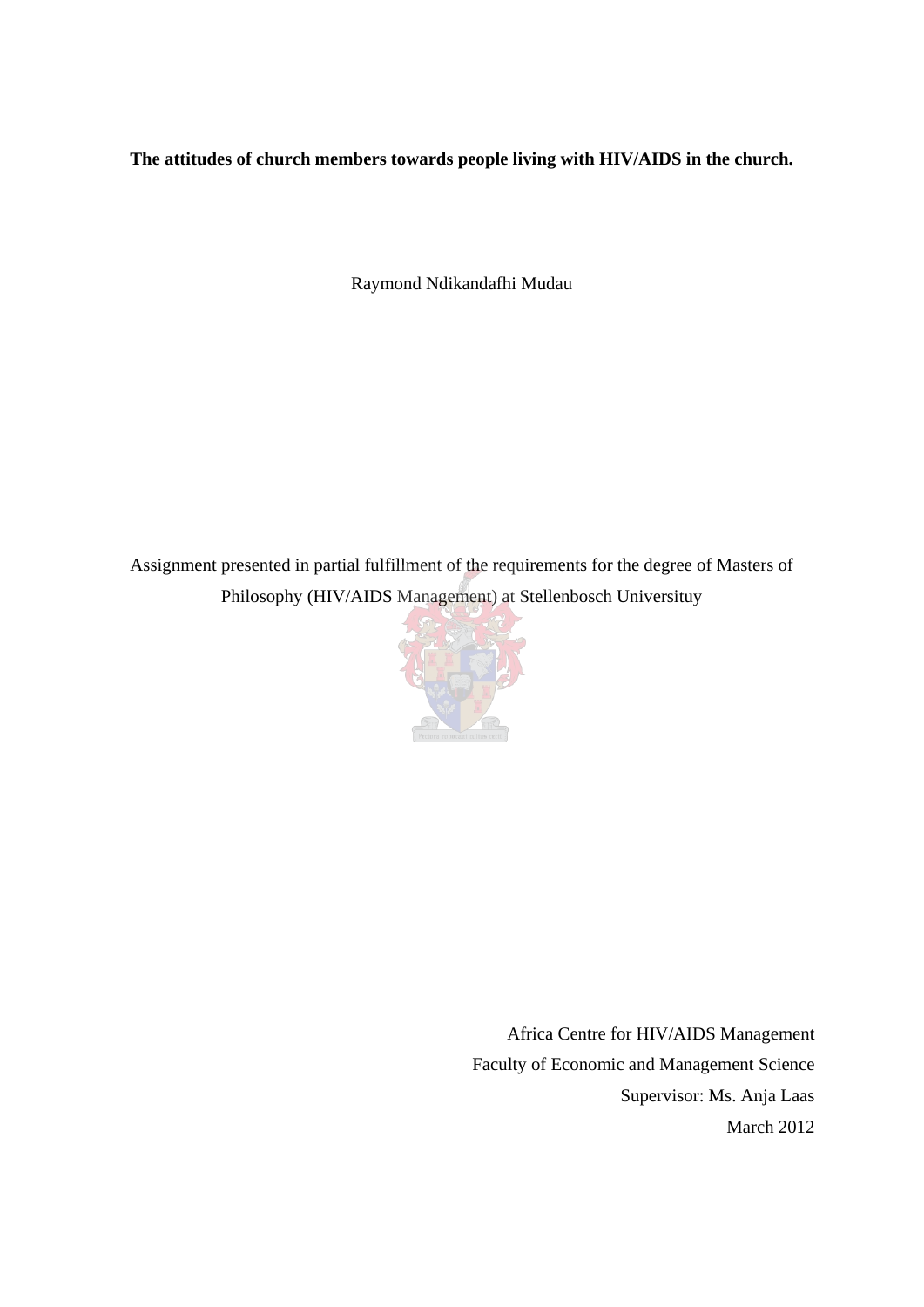#### **DECLARATION**

By submitting this assignment electronically, I declare that the entirety of the work contained therein is my own, original work, that I am the sole author thereof (save to the extent explicitly otherwise stated), that reproduction and publication thereof by Stellenbosch University will not infringe any third party rights and that I have not previously in its entirety or in part submitted it for obtaining any qualification.

RN Mudau February 2012

> Copyright © 2012 Stellenbosch University All rights reserved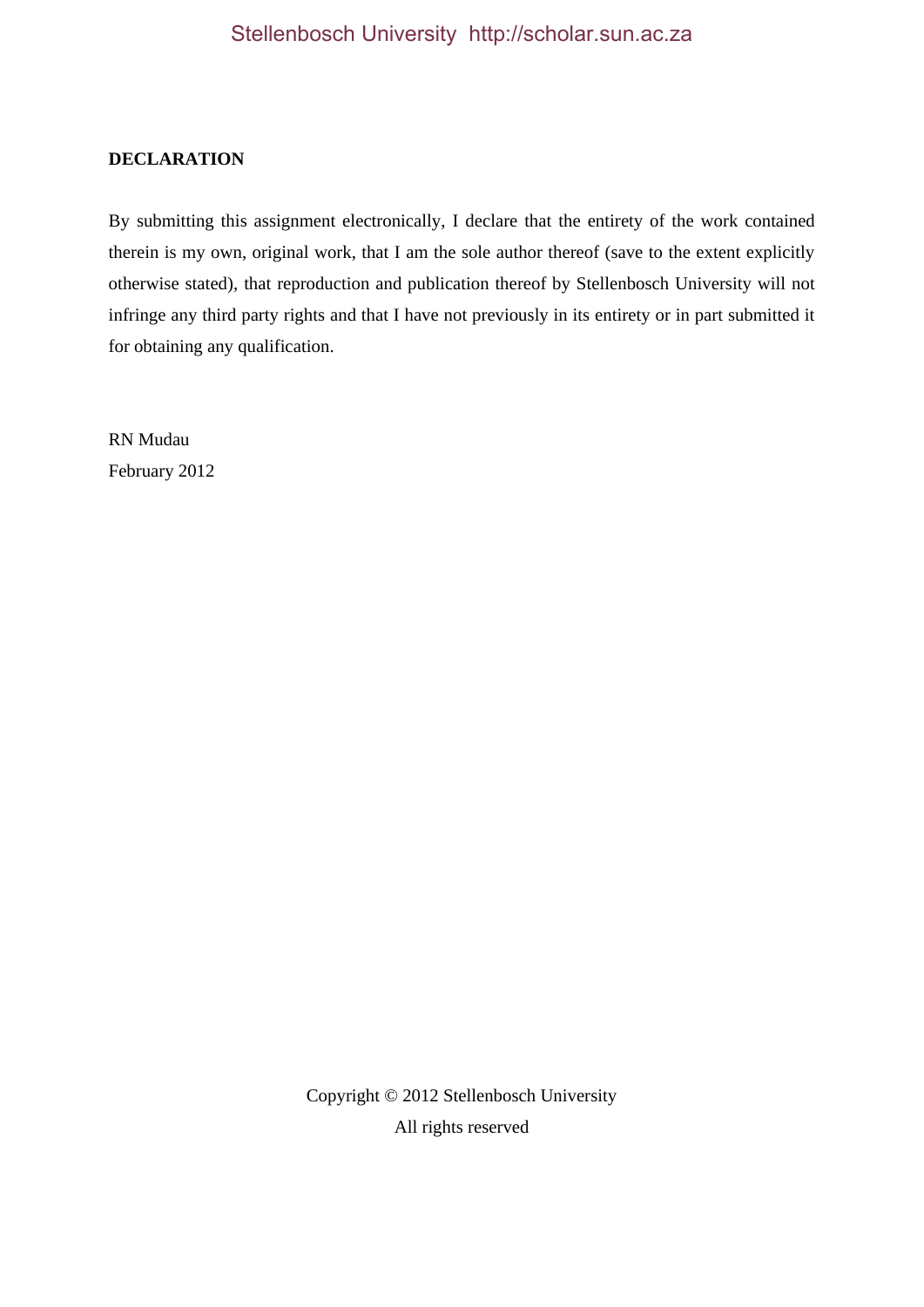#### **ABSTRACT**

The aim of the research was to determine the attitudes of church members towards people living with HIV/AIDS at the Centre of Faith Bible Church in Limpopo Province at Ha-radali Village, Thohoyandou. A total of 15 participants from different church departments, age and educational background were interviewed.

The research results revealed that the majority of the participants had positive attitudes towards people living with HIV/AIDS. The church members who indicated to have negative attitudes towards people living with HIV/AIDS were those without or with low level of education.

The church is very silent when coming to HIV/AIDS issues and there is not enough HIV/AIDS awareness in the church. The church is not disseminating sufficient information on HIV/AIDS and they are not comfortable to talk about HIV/AIDS in the church services. Church members will continue to judge those who are living with HIV/AIDS in the church unless the church starts to talk about HIV/AIDS regularly.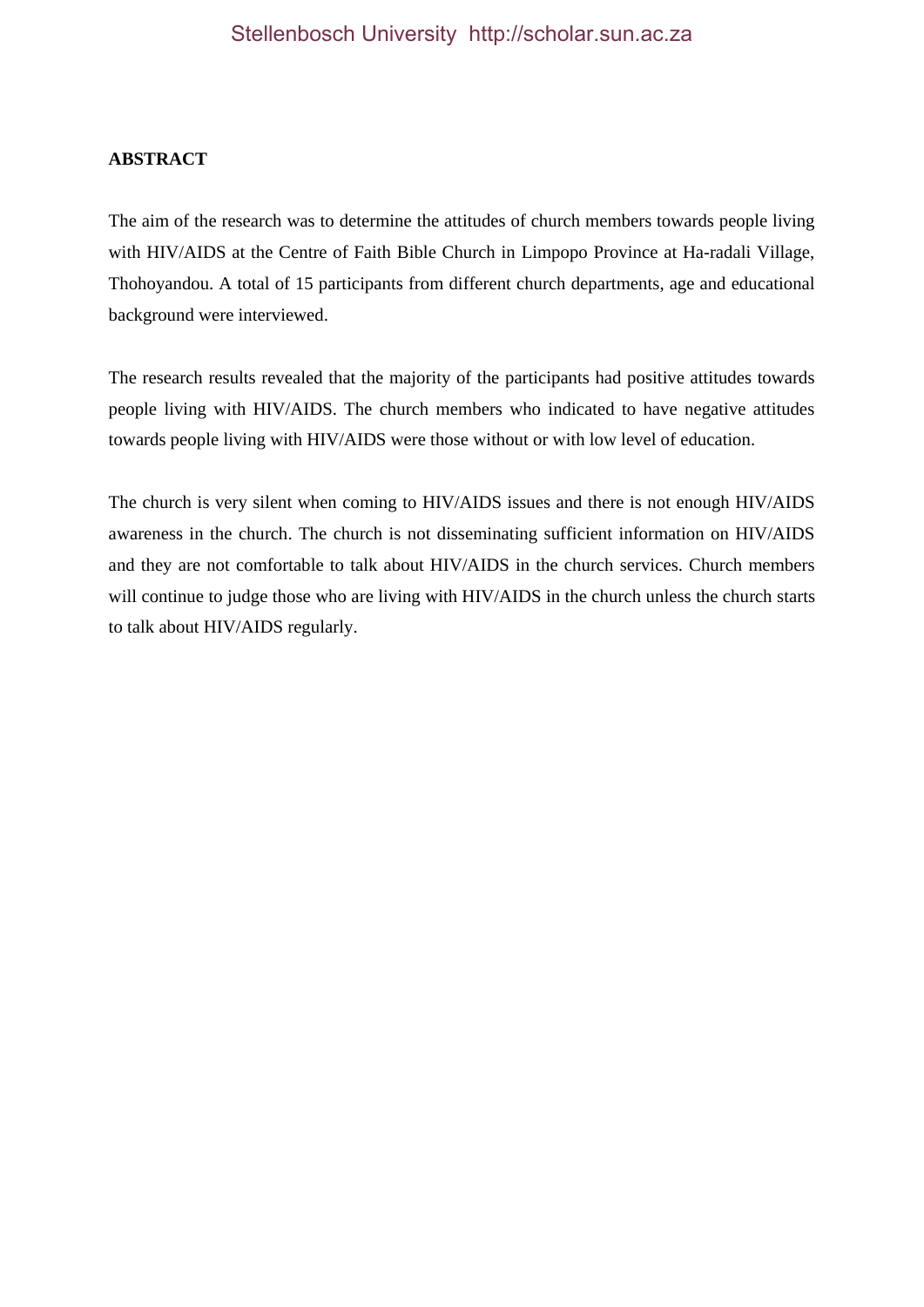#### **OPSOMMING**

Die doel van hierdie studie was om die houdings te bepaal van kerklidmate van die "Centre of Faith Bible Church in Limpopo Provinsie in Ha-radali Village, Thohoyandou teenoor mense wie met MIV/VIGS leef. Daar is onderhoude gevoer met 15 respondente van verskillende kerkafdelings, ouderdomsgroepe en onderwys-agtergrond.

Die resultate toon dat die meerderheid van respondente positiewe houdings ervaar het teenoor mense wie met MIV/VIGS leef. Die lidmate met negatiewe houdings teenoor mense wie met MIV/VIGS leef is die met geen of lae vlakke van onderwys.

Die kerk is stil rakende MIV/VIGS kwessies en daar is nie genoeg bewusmaking rakende die kwessie nie. Die kerkleiers is nie gemaklik om oor MIV/VIGS in die kerk te praat nie en tot hul die erns daarvan besef sal die lidmate voortgaan om die wie met MIV/VIGS leef te veroordeel.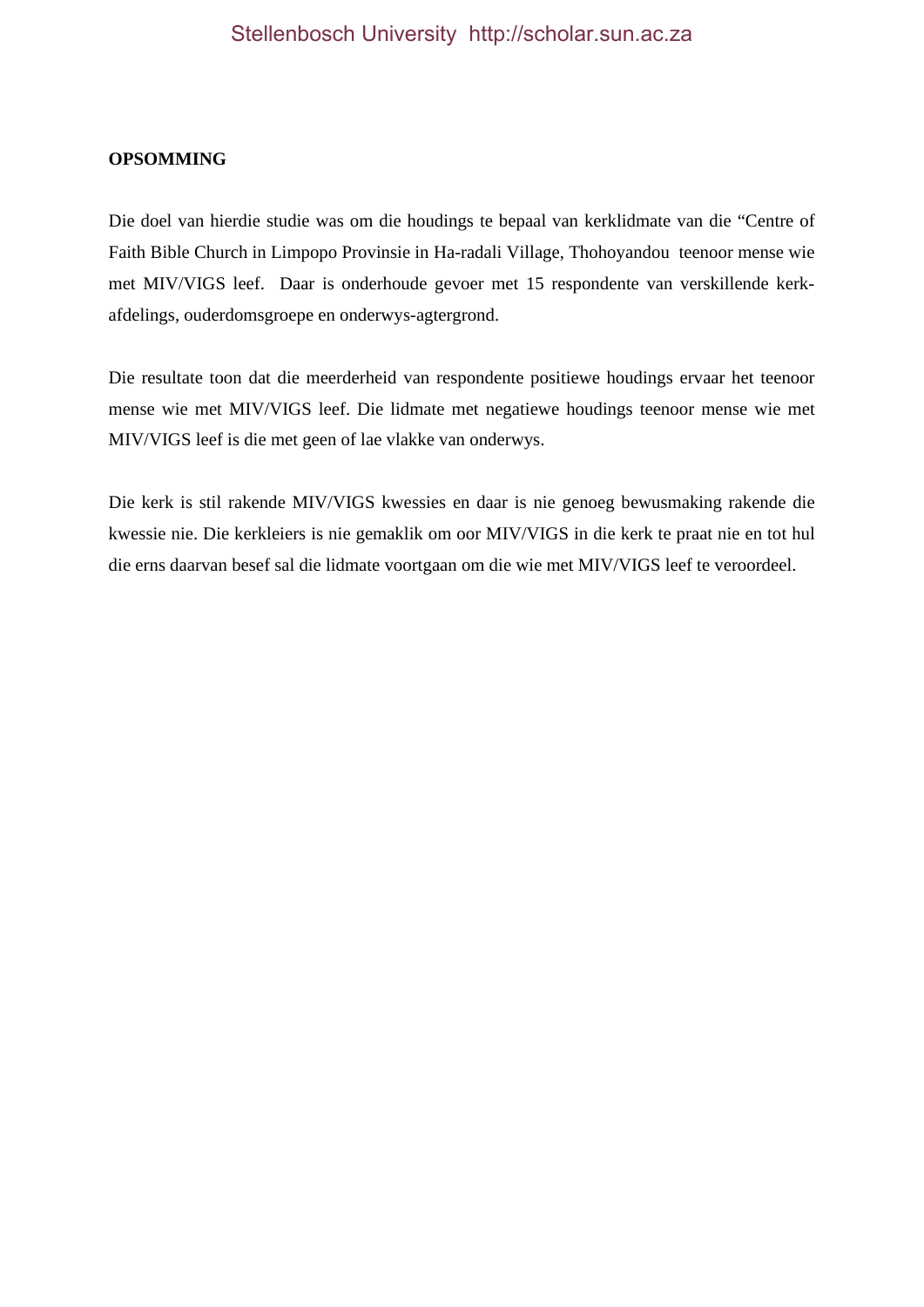## **TABLE OF CONTENTS PAGES**

| 1.1 Research background                                                      | $\mathbf{1}$   |
|------------------------------------------------------------------------------|----------------|
| 1.2 Research problem                                                         | 2              |
| 1.3 Research question                                                        | 2              |
| 1.4 The significance of the research                                         | 2              |
| 1.5 Aim of the research                                                      | 3              |
| 1.6 Objectives of the research                                               |                |
| 2. Literature Review                                                         | 3              |
| 2.1. Introduction                                                            | 3              |
| 2.2. Definition of "attitude"                                                | $\overline{4}$ |
| 2.3. Factor contributing to the negative attitude against people living with |                |
| HIV/AIDS in the church                                                       | $\overline{4}$ |
| 2.3.1. Judgmental attitude                                                   | $\overline{4}$ |
| 2.3.2. Christian's perspectives on HIV/AIDS                                  | 10             |
| 2.3.3. Ignorance about HIV/AIDS                                              | 14             |
| 3. Research design and research method                                       | 16             |
| 3.1. Research design                                                         | 16             |
| 3.2. Research methodology                                                    | 17             |
| 3.3. Target group                                                            | 18             |
| 3.4. Sampling method                                                         | 18             |
| 3.5. Ethical consideration                                                   | 19             |
| 4. Research Results                                                          | 19             |
| 4.1.1. Age and level of education of participants                            | 20             |
| 4.1.2. Executive Board                                                       | 20             |
| 4.1.3. Women Fellowship                                                      | 20             |
| 4.1.4. Men Fellowship                                                        | 21             |
| 4.2. Discussion of research results                                          | 21             |
| 4.2.1. HIV/AIDS knowledge                                                    | 21             |
| 4.2.2. Church awareness on HIV/AIDS                                          | 22             |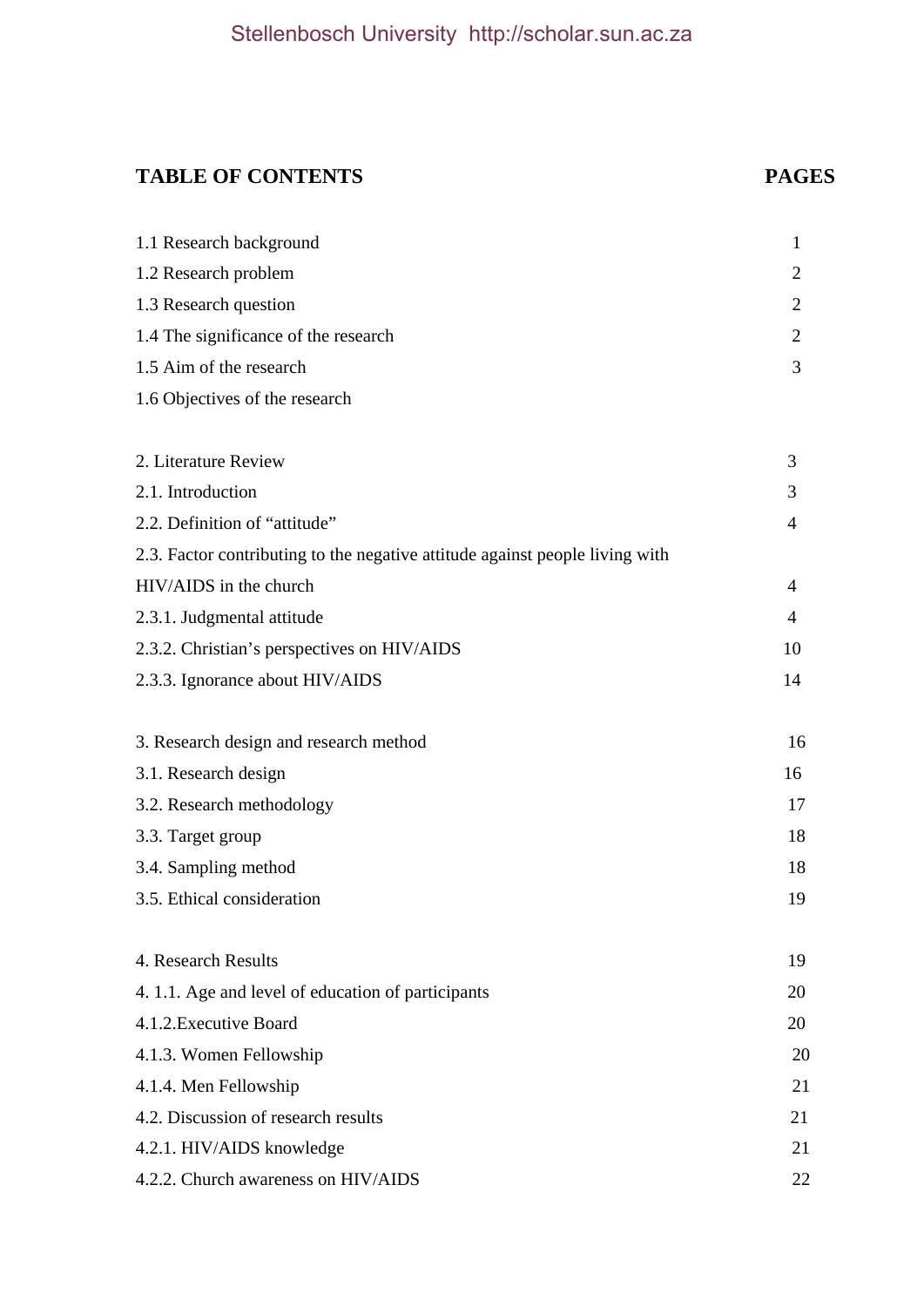| 4.2.3. Attitudes on the people living with HIV/AIDS | 22 |
|-----------------------------------------------------|----|
| 4.2.4. Christians' perspectives on HIV/AIDS         | 23 |
|                                                     |    |
| 5. Summary and conclusion                           | 24 |
| 5.1. Summary                                        | 24 |
| 5.2. Conclusion                                     | 25 |
| 6. References                                       | 26 |
|                                                     |    |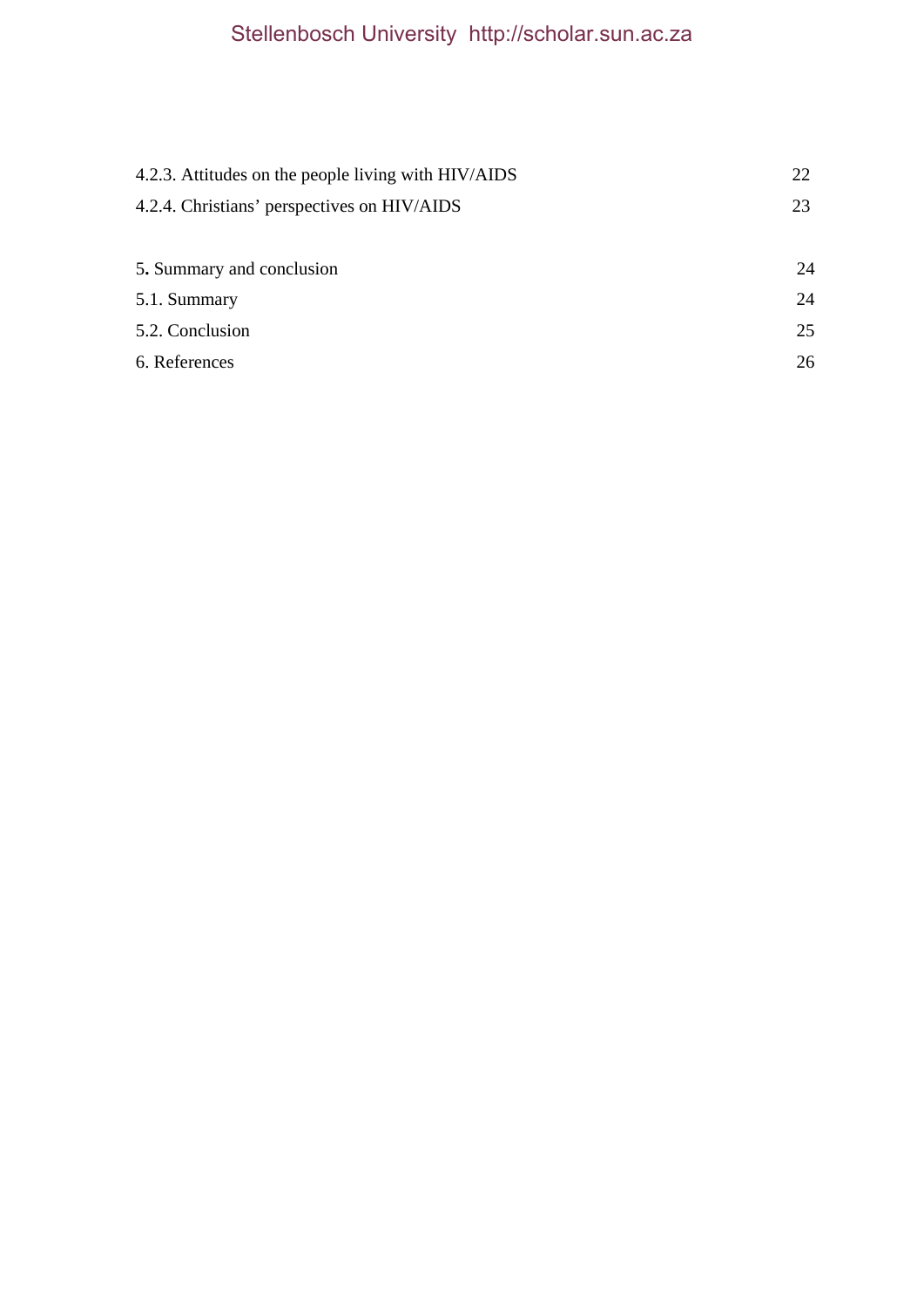#### **1.1 Research background**

HIV/AIDS remains a serious threat to human life in this century. It already claimed numerous lives and Christians are not disqualified from the aftermaths of HIV/AIDS. Through its doctrine and guidance, the church has a vital role in addressing the HIV/AIDS pandemic, especially in comforting people living with HIV/AIDS.

Owing to the high HIV prevalence in the church, it is now very eminent to look at the attitudes of church members towards people living with HIV/AIDS in the church. The manner in which the church members perceived their fellow church members living with HIV/AIDS plays an essential role in the battle against HIV/AIDS. Positive attitudes will assist people living with HIV/AIDS to deal with the infection and at the same time encourage others to disclose their HIV status.

Many churches in South Africa have begun to break the silence with regard to HIV infection in the church. The greatest challenge is attitudes of church members towards those living with HIV/AIDS. Various church leaders in Africa still regard HIV infection as a consequence of individual' sin (Byamugisha, Steinitz, William & Zondi, 2002). South African churches have a responsibility to address this kind of ignorance. It is through this kind of understanding that some church members are prompted to develop negative attitudes against people living with HIV/AIDS in the church. Church doctrine is very important in encouraging positive attitudes towards people living HIV/AIDS. Presently, some churches have open policies that are against any preaching or doctrines that undermine the social, physical and psychological being of people living with HIV/AIDS. People living with HIV/AIDS are experiencing condemnations and exclusions from church activities (Church of Norway, Statement from the Bishops' Conference, April 2001).

HIV/AIDS knowledge can contribute to the positive attitude towards people living with HIV/AIDS. Many people who have negative attitudes towards people with HIV/AIDS have little or no knowledge about HIV/AIDS. It is the responsibility of the local assembly to ensure that people living with HIV/AIDS are protected against negative attitudes and any form of mistreatment in the church. The church should act as agent to facilitate the favorable conditions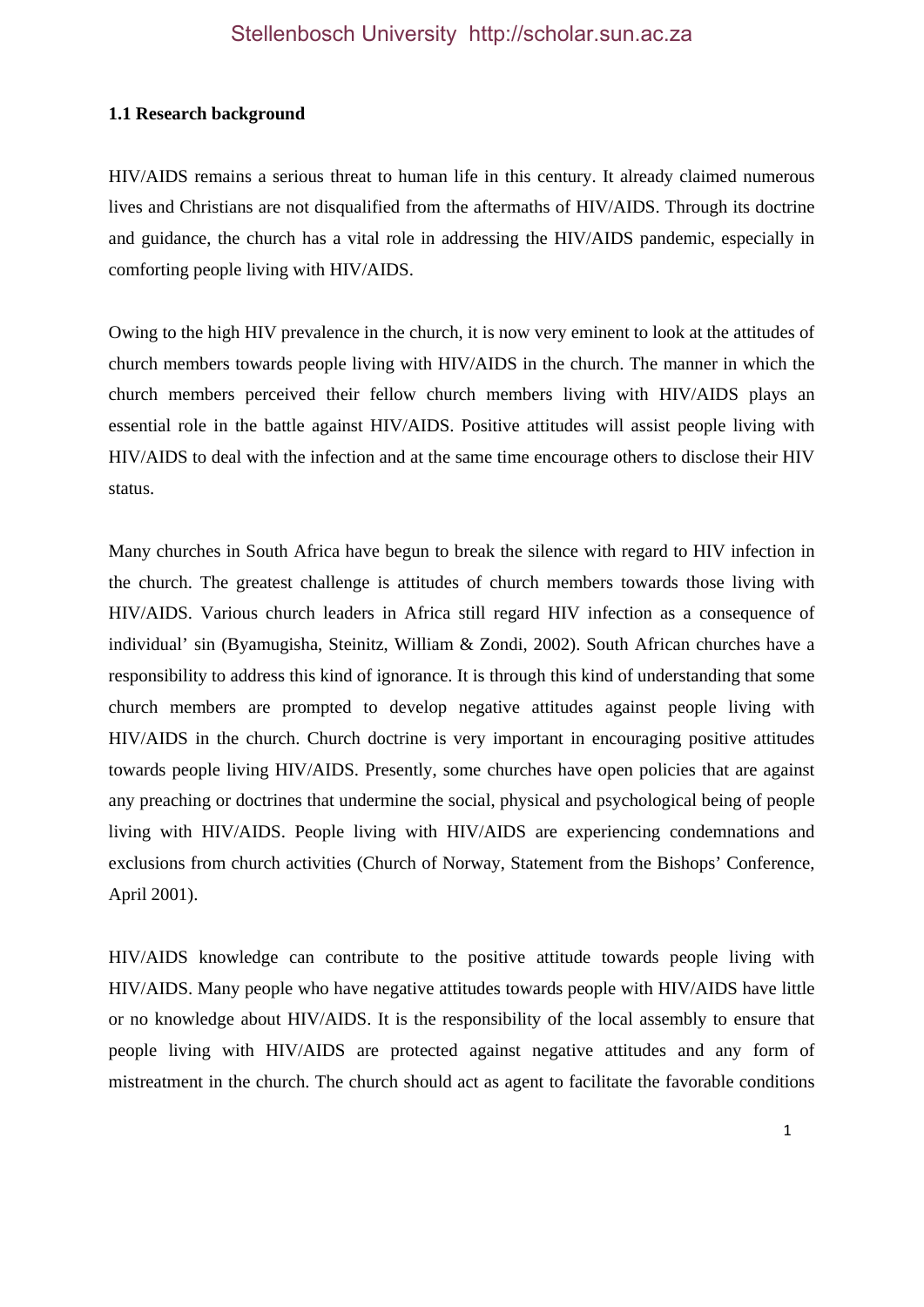that will make it easier for people living with HIV/AIDS to surface from desolations and darkness of infection.

#### **1.2. Research problem**

HIV/AIDS is real and it affects all of us, both Christians and non-Christians. This is the fact that church leaders must admit. Unwillingness of the church leaders to admit the reality about HIV infection amongst its members is doing great damage to those living with HIV/AIDS in the church. The majority of church ministers hardly speak about HIV/AIDS in church. When the church refrains from talking about HIV/AIDS, it is giving the upper hand to church members to develop negative attitudes against people living with HIV/AIDS and it is preaching the message that there is no HIV/AIDS in the church. Talking about HIV/AIDS issues in church will help us to love, embrace consciously and socialize with those living with HIV/AIDS. Other church members have negative attitudes towards people living with HIV unconsciously. Their attitudes are influenced by the lack of knowledge regarding HIV/AIDS.

Some of those people living with HIV/AIDS are genuine and committed members of different churches. Negative attitudes against people living with HIV/AIDS have gratuitous consequences of compromising the battle against HIV/AIDS and it can directly affect church growth. Those who are experiencing negative attitudes in the church may withdraw themselves permanently from the church.

#### **1.3 Research question**

This research is intended to answer the following question: What are the attitudes of church members towards other church members who are living with HIV/AIDS?

#### **1.4 The significance of the research**

The outcomes of this research are very significant to South African churches. It will help church leaders to actively engage themselves in open discussions and sharing of HIV/AIDS information in the church. The study will explore the causes of attitudes of church members towards people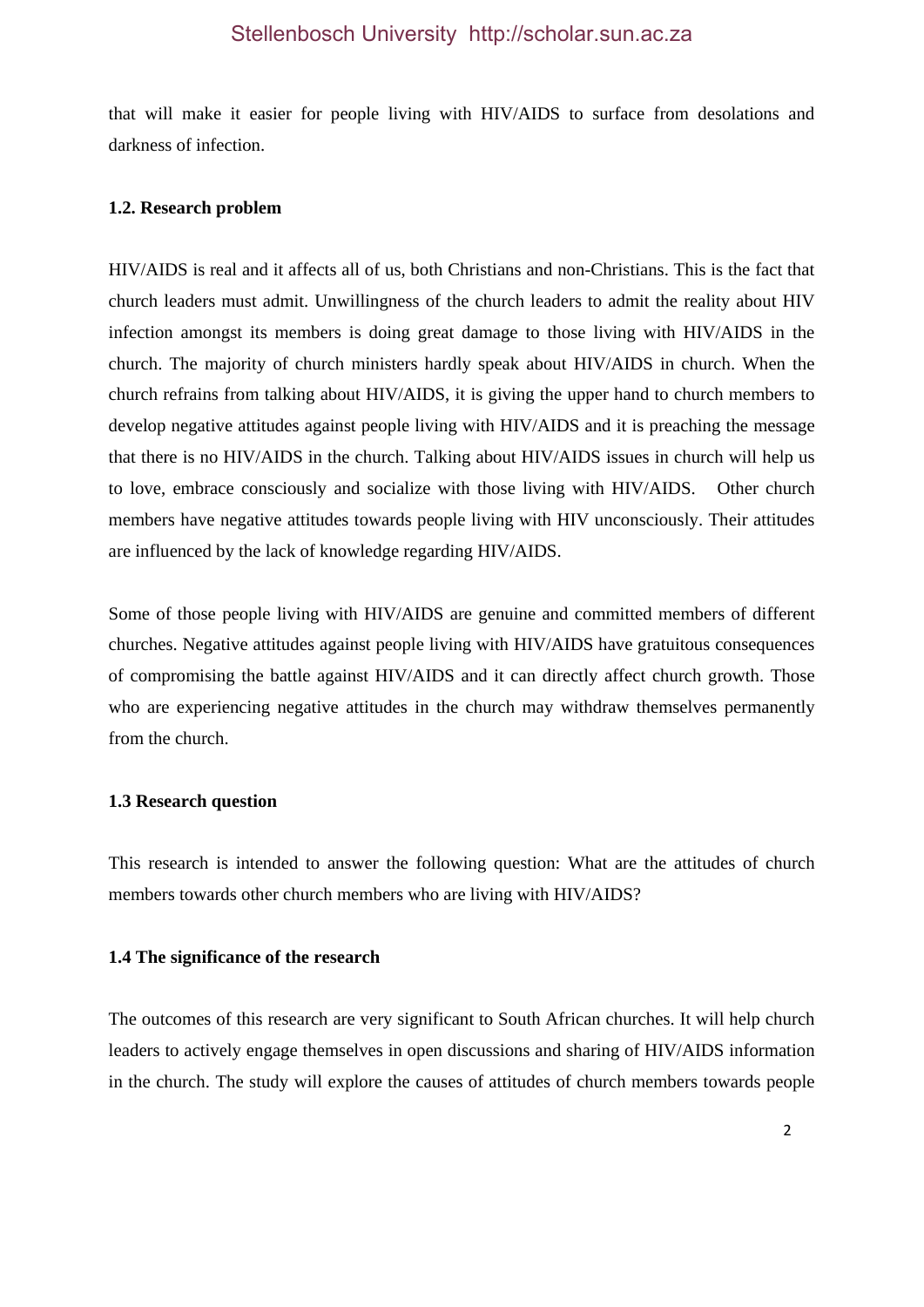living with HIV/AIDS. The findings of this research will serve as a barometer to weigh up the preparedness of the church to fight HIV/AIDS. Lastly, the study will help church members to confront negative attitudes against people living with HIV/AIDS.

#### **1.5 Aim of the research**

The aim of the research is to establish the attitudes of church members towards people living with HIV/AIDS in the church.

#### **1.6 Objectives of the research**

The objectives of the research are:

- To encourage church leaders to promote gospel of love, care and compassion towards people living with HIV/AIDS in the church;
- To establish what influence attitudes experienced by the people with HIV/AIDS in the church;
- To make recommendations that will influence church leaders to provide a supportive environment for the people living with HIV/AIDS in the church

#### **1. Literature review**

## **2.1. Introduction**

Adams and Schvaneveldt (1985) outlined literature review as the main goal to accomplishing knowledge and understanding of the previous work in view to the topic being researched. A broad literature review is very important for the reason that it presents an advanced understanding of the subject matter and its significance and also unearths the kind of research methods to be employed in the study.

Certain individuals already acknowledge their HIV status and are very keen to carry on with their normal lives. However, the way in which people perceive them is making it very difficult for them to cope with their infection. The conditions are worsened by the fact that others are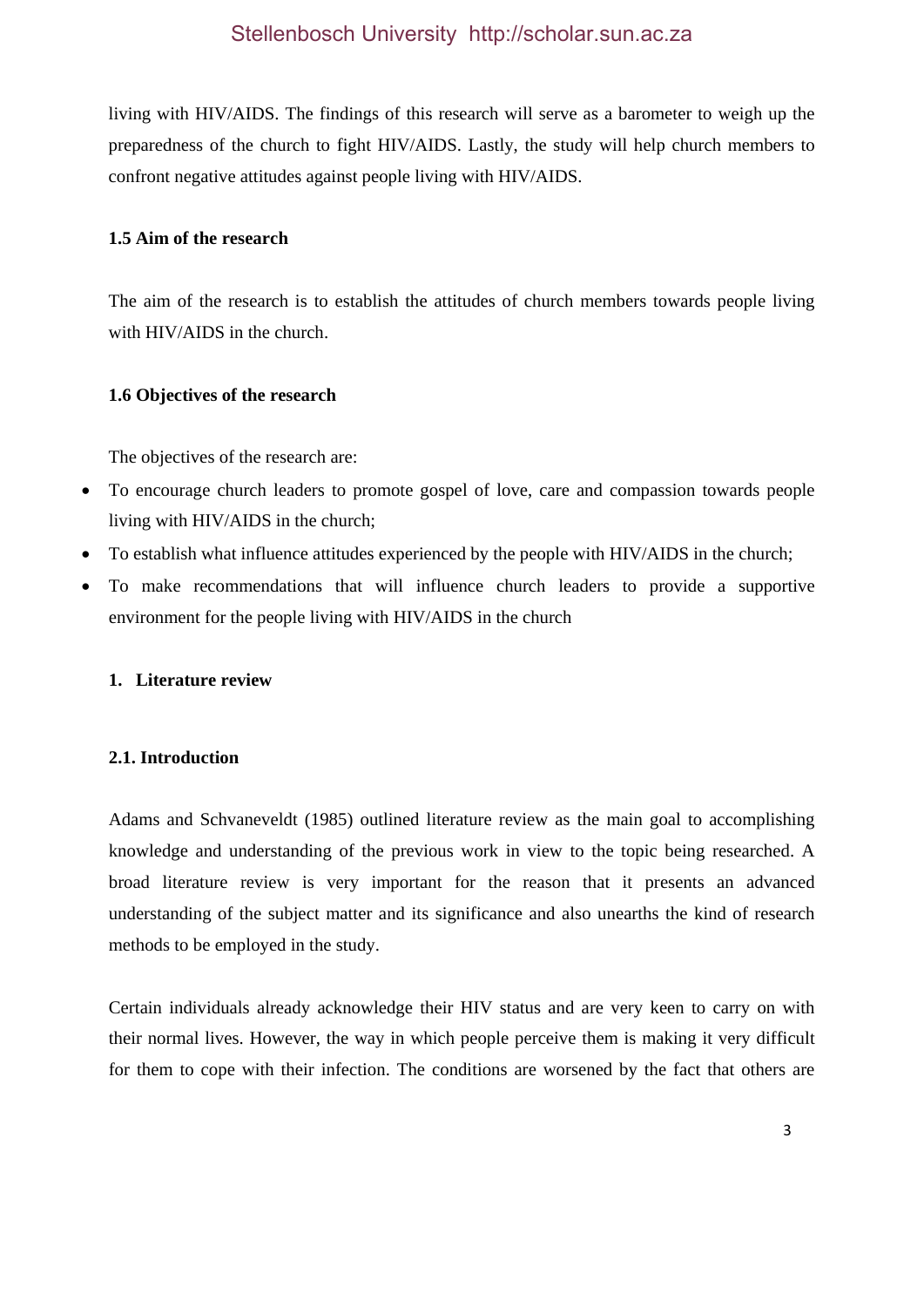experiencing such negative attitudes in the church from their fellow church members, those who are supposed to love, care and protect them.

At present, the majority of churches have not yet outlined their own theological strategies to deal with HIV/AIDS in the church. Without strategies of addressing HIV/AIDS in the church, it will be easy for those church members without HIV/AIDS knowledge to have negative attitudes towards those living with HIV/AIDS.

#### **2.2. Definition of "attitude"**

The World English Dictionary defines attitude as *"the way a person views something or tends to behave towards it, often in an evaluative way"*.

*"Attitude is the way that you think and feel about something"* (Oxford Advanced Learner's dictionary, 2000).

Attitude is also defined as "*psychological response to a person, an object, situation, society and life itself that generally influence our behaviours and actions. Attitude is either positive or negative"* (Life-Success-Secrets.com).

## **2.3 Factors contributing to the negative attitudes against people living with HIV/AIDS in the church**

## **2.3.1 Judgmental attitude**

When a person is HIV positive in the church, church members are quick to give premature judgments. Some Christians regard HIV/AIDS as a punishment from God. Punishment theory is based on three assumptions, homosexuality acts, God causes suffering and God punishes sin with disease (Rev. Pieters, Retrieved June, 30, 2011, from http://www.thebody.com).

There are two different Christian responses when coming to HIV/AIDS. The first response signifies that HIV/AIDS is the judgment from God on immorality. According to this response,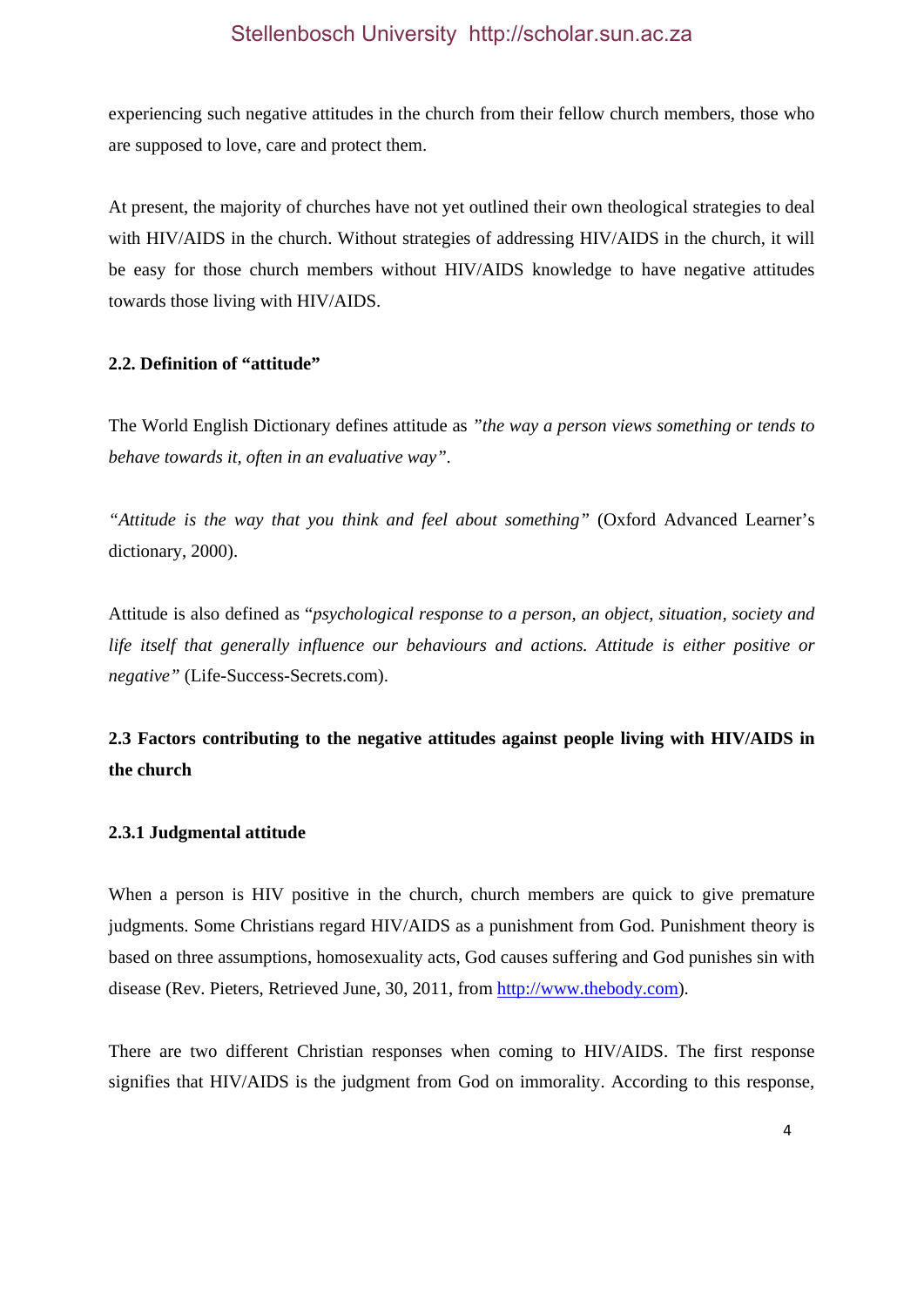we should censure sin and tell people to repent. The second response emphasizes compassion and unconditional love to the people living with HIV/AIDS. This response persuades people not to pass judgments on people living with HIV/AIDS.

From a Biblical perspective, Christians are encouraged to love one another. In fact the Bible promotes neighborly love. "Jesus replied: Love the Lord your God with all your heart and with all your soul and with all your mind. This is the first and greatest commandment. And second is: 'Love your neighbour as yourself (Matthew 22: 37-39, New International Version, 2007). Our neighbour is anybody who is in need, who is around us. The person living HIV/AIDS is our neighbour and we are commanded to love neighbours in a practical way. The fact that somebody has HIV/AIDS doesn't mean that they are no longer our neighbour; it makes them more of a neighbour than they were before.

Other people who are living with HIV/AIDS believe they got the virus because of their wrong behaviour. They have what we call 'self-blame attitude'. Once they discovered that they are HIV positive, it activates blame, fear and anger. However, people do not want to blame anybody for their HIV-status. Pastor Isaiah discovered that he is HIV positive but he did not want to start holding other people responsible for his infection. He accepted that he is HIV positive together with his wife. *"When my wife told me that she tested HIV positive on her delivery, I went to test which was also positive. I did not want us to worry about who infected who, I love her so much and we are focusing on living a healthy and happy life together"* (Journal of Social Aspects of HIV/AIDS, 2007).

Other pastors are convinced that HIV/AIDS is the illness mentioned in the book of Deuteronomy. To them HIV/AIDS is an accomplishment of Biblical prophecy. The book of Deuteronomy 28 verse 27 in the Bible mentioned that "*The Lord will strike you with the boils of Egypt with tumors, with the scab, and with the itch, from which you cannot be healed*". This type of doctrine is very dangerous to the church today. It obviously suggests that God is responsible for the HIV-virus and that it is a punishment from God. When someone is punished, it means that he or she has done something wrong. The philosophy that promotes that HIV/AIDS is punishment from God is directly signifying that all people who are living with HIV/AIDS have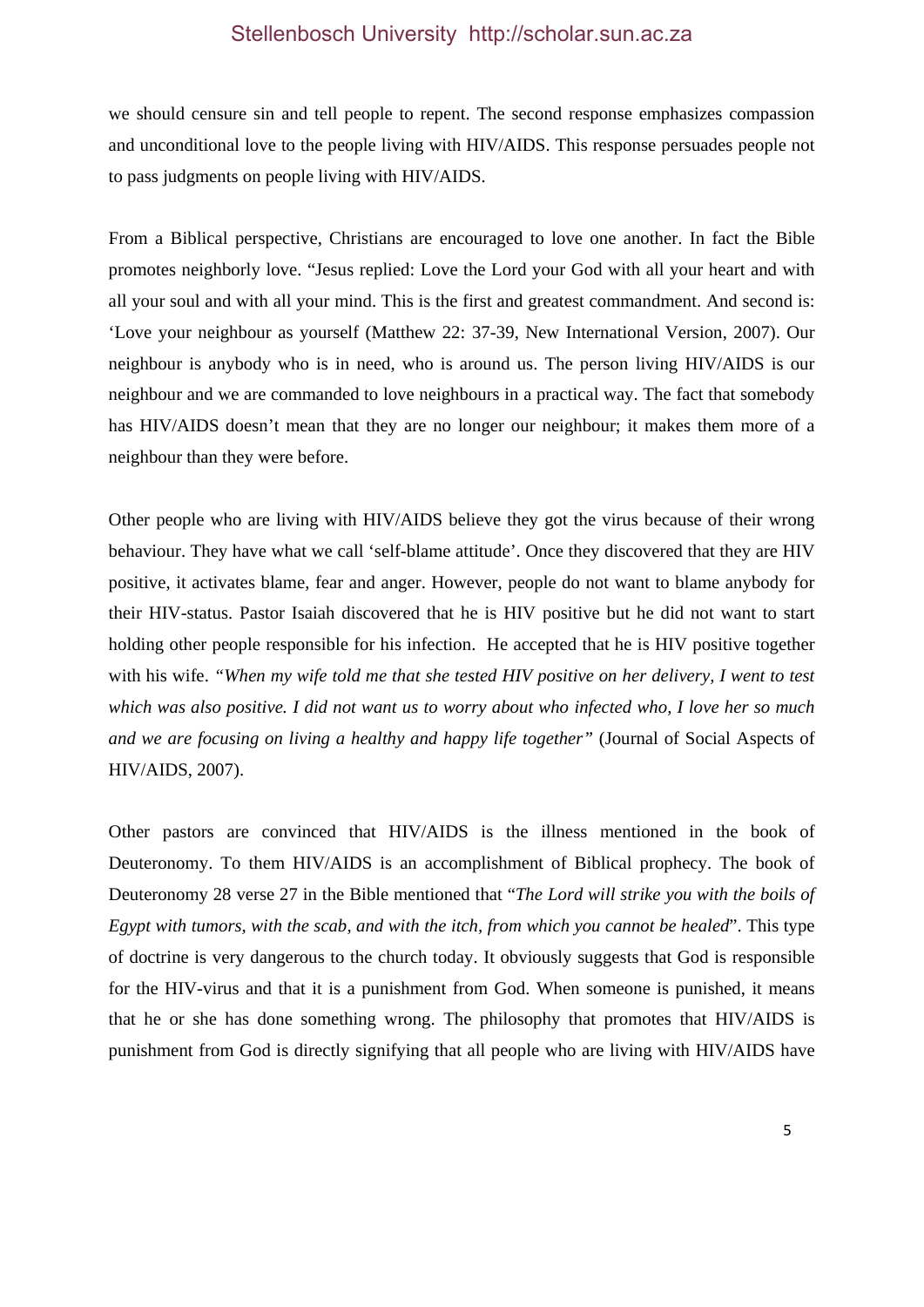done something wrong. Church leaders have the responsibility of representing God as a loving God.

The Catholics believe that homosexuality is a grave disobedience of the divine will. One in ten participants of a large metropolitan hospital in Manhattan agreed that AIDS is God's punishment (Wallack, 1989). 6% agreed that patients who choose a homosexual life deserve to get AIDS. Although the black churches have been involved in the HIV/AIDS battle for the past 25 years, however, disposition still exist amongst black churches.

"For God so loved the world that he gave his one and only son, that whoever believes in him shall not perish but have eternal life" (John 3: 16, New International Version, 2007). In this cited scripture, one can quickly see the intention and the virtue of God. Since the beginning, God portrayed himself as a loving God. Therefore, the Christians have ground to deny that HIV/AIDS is punishment from God. How can God punish people whom he loved?

At the moment, the churches have strengths and integrity to combat HIV/AIDS but these will need adjustment of the church doctrine to suit the current need. The church should become animation of transformation of those living with HIV/AIDS (World Council of Churches, 2001).

To circumvent negative attitudes towards people living with HIV/AIDS in the church, the World Council of Churches declared that "Aids is a disease and should be treated as such… God: who loves all human beings, cares for the well-being and health of every one of his children, and do not inflict disease as punishment" (World Council of Churches, 1987).

The church should make sure that its members are earnestly involved in the prevention of negative attitudes against people living with HIV/AIDS which still subsisting in the church today. People living with HIV/AIDS should be secured in the church and also have an opportunity to play a part in church activities without any negative attitudes from fellow church members. According to the World Council of Churches (1987) the church must undergo a transformation process so that it will become HIV/AIDS competent and be a home for people living with HIV/AIDS.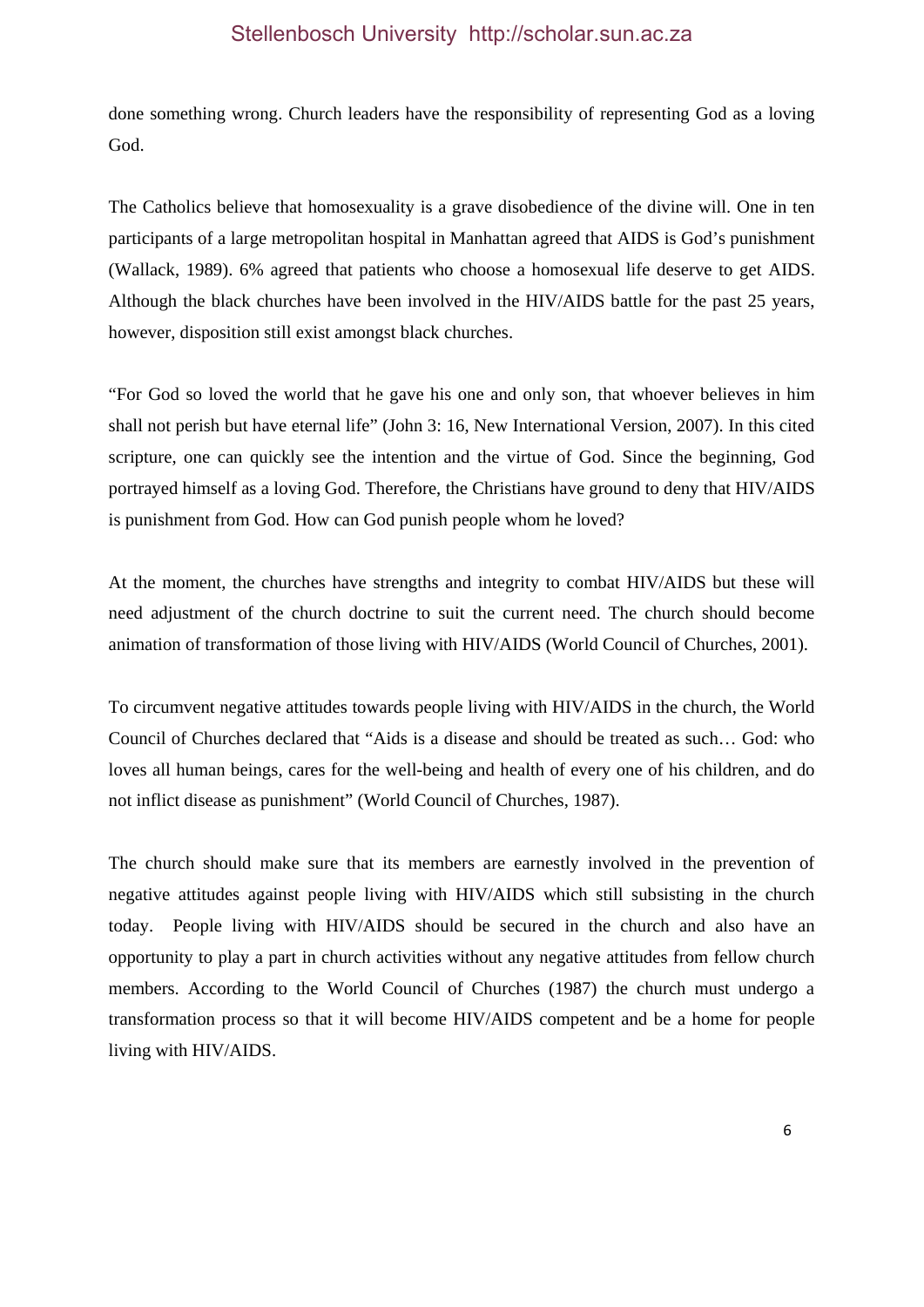The Bishops Conference (April, 2001) also identified the convictions and omissions of people living with HIV/AIDS in the church activities. The conference recommended that the church must help them to live openly.

The Christian Conference of Asia undertook the following resolutions:

- Challenging the negative judgmental attitude that still exist towards people living with HIV/AIDS
- Decreasing fear and misconceptions about HIV/AIDS
- Providing accurate information about HIV/AIDS, including prevention information and information about HIV service

The church must change its attitude that segregates "us" and "them". Once there is a demarcation that distinguishes people living with HIV/AIDS and other church members, it opens a way for negative attitudes towards people living with HIV/AIDS.

Due to HIV/AIDS, people are discouraged and discriminated against outside the church. Therefore, when coming to church, they should receive love and comfort from the church. There are various cases in which people get infected with HIV for other reasons than sin. There are many factors that contribute to the HIV infection. In Sub-Saharan Africa, poor people are likely to turn themselves to prostitution and these include Christians. ±800,000 people are unaware that they are infected, amongst those people there is a high possibility of spreading the virus. There is a relationship between the condition of poverty and HIV/AIDS. Before passing judgments to the people living with HIV/AIDS, the church should consider the fact that some of the people were born with infection from mother to child transmission and others were forced to the life that lead them to HIV infection due to poverty. It is very naive to be judgmental on people living with HIV/AIDS without knowing how they got infected. In Sub-Saharan Africa, the majority of children are infected with HIV virus from mother to child transmission during birth (Retrieved, December, 12, 2011, from http//www.globalcitizencorps.org). Then why should God judge them while they have done no evil? No one has ground to view those living with HIV with negative attitude regardless the manner in which they contracted HIV (De Haan, 2004).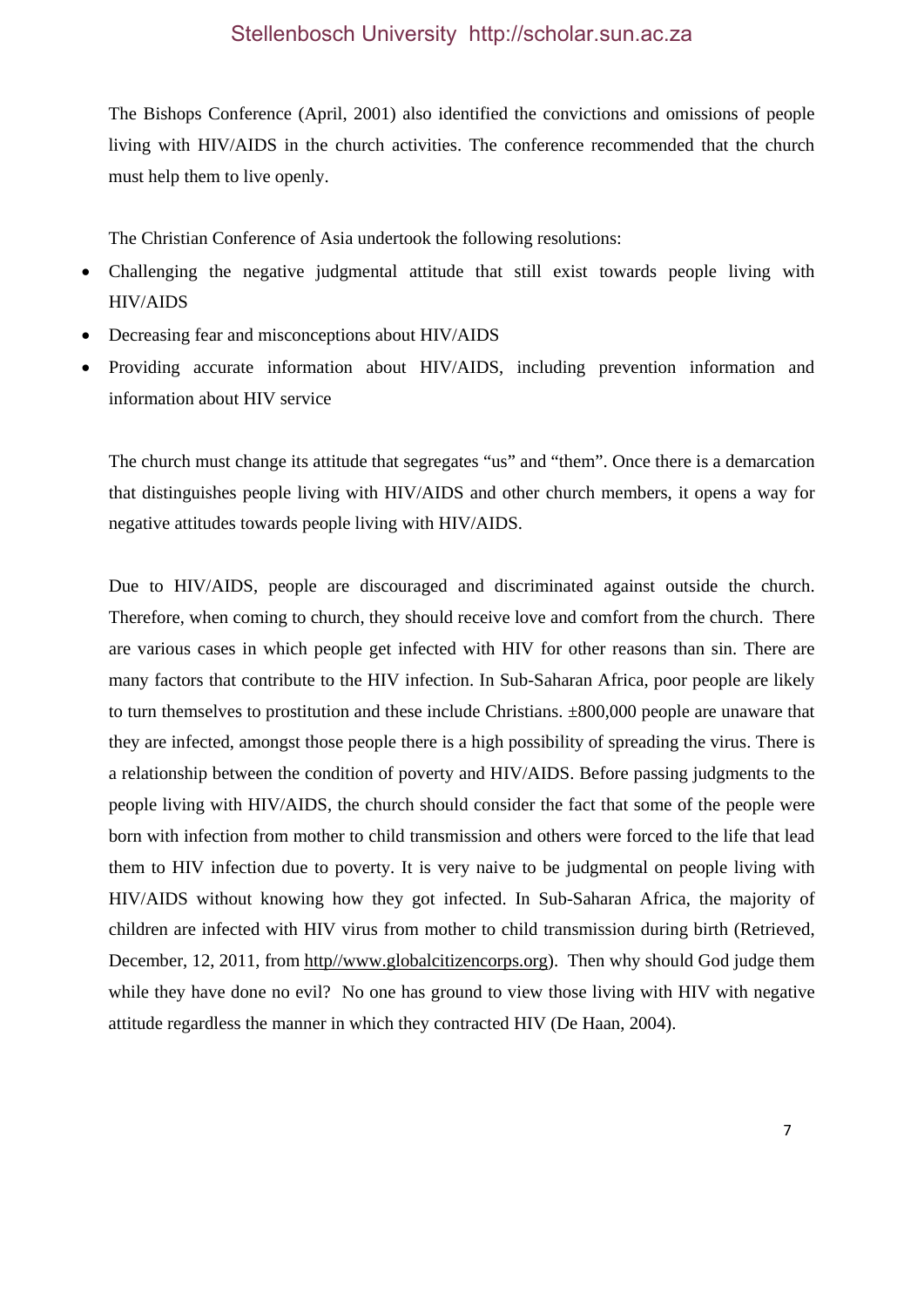Negative attitudes against people living with HIV/AIDS have held back the effective involvement of black churches in Africa to deal or to address the problem of infection. The church should encourage positive attitudes and emphases that HIV is like any other disease that we know and it can be controlled.

Involving people living with HIV/AIDS in the church activities can have long lasting impacts and good rewards. It will decrease the level of negative attitudes against people living with HIV/AIDS. In essence, people living with HIV/AIDS are valuable resources which the local assembly can utilize. A good example of full inclusion of people living with HIV/AIDS is in JL Zwane Memorial Church since 1996. People living with HIV/AIDS have full participation in all church activities. "No preaching before a PLWHA speaks" (Xapile, 2009).

People become judgmental on people living with HIV/AIDS because they have intellectual inconsistence. Christianity is based on morals and ethical principles, so when someone in the church becomes infected with HIV, people begin to question the moral life of the infected person. When they question moral life, they usually forget that person can be infected by HIV through different ways besides sexual intercourse. It is therefore very important that before they impose a negative attitude to the person living with HIV, they should also consider the causation ways of HIV. It is very wrong to consider HIV as punishment from God.

The punishment theory is dangerous due to the fact that it tempts to divide people living with HIV into innocent or blameless people and guilty. The punishment theory of the disease is embedded. Religious people are of the opinion that HIV is punishment whereas non-religious people believe that we are punished because of our blameworthy lifestyle. The punishment theory do not substantiates why the infants are born with HIV whereas they have done nothing wrong. "The millions of infants who get HIV/AIDS have not behaved badly, so they are not being punished for anything that they have done" (van Niekerk & Kopelman, 2008).

Many children are now infected with HIV and millions are without parents as the consequences of HIV/AIDS. Innocent children are now victims of HIV/AIDS in various ways. Orphans are forced to resume with parents responsibilities at a premature stage in order to sustain themselves. Some of the orphans are forced or seduced into sexual activities and it is advancing the spread of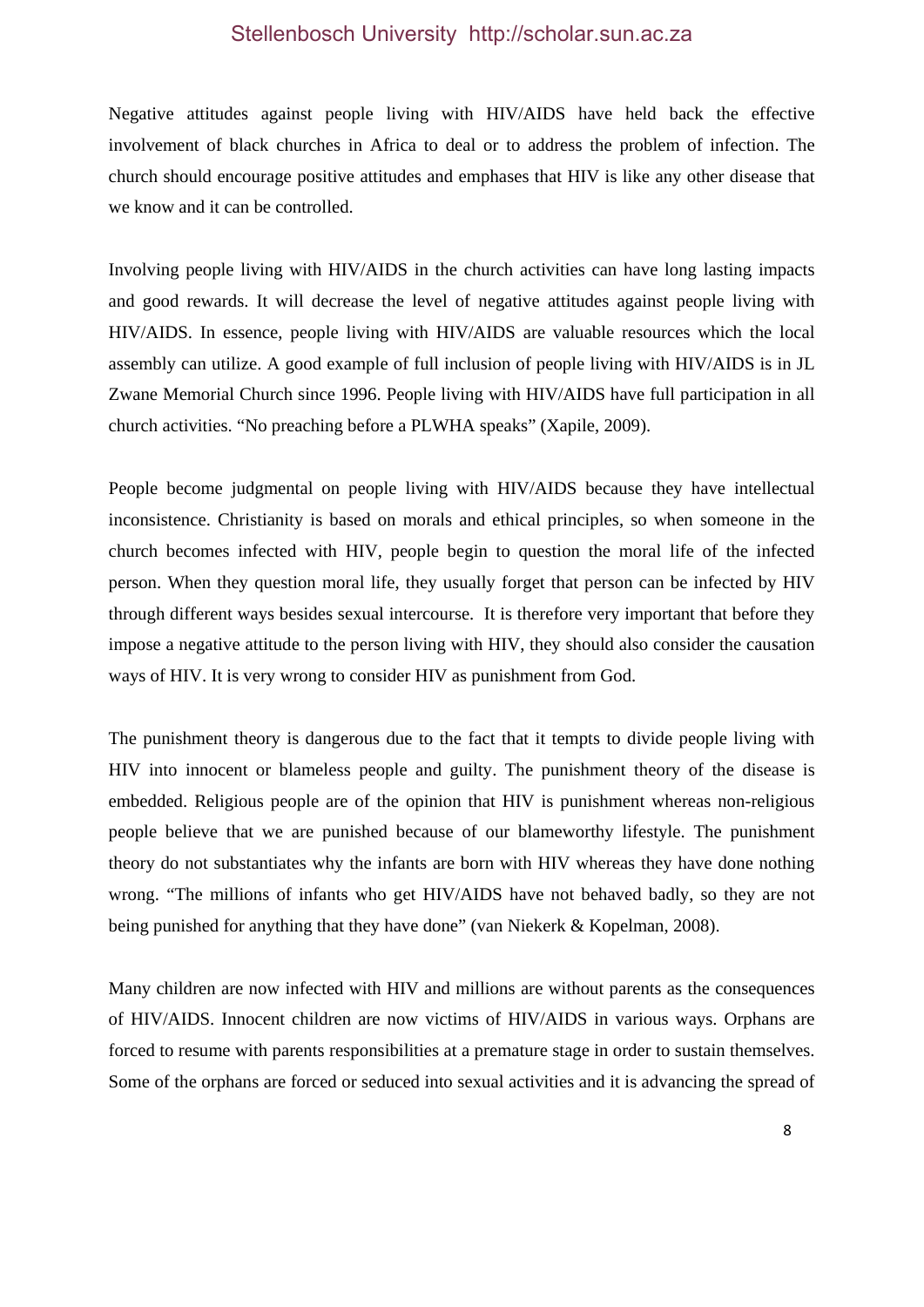HIV/AIDS. Perceptibly, God is not involved in chaos. He is God of order and he brings order out of chaos or injustice. Christians must reject the idea that HIV/AIDS is a punishment from God (Retrieved, December, 12, 2011, from http://wwwvoicesofyouth.org).

Church members regard the pastor as their spiritual father who should at least protect them. Nevertheless, some of the spiritual fathers are failing to protect their spiritual children against negative judgments against them. When the pastors are becoming too judgmental and have prejudices on the people living with HIV/AIDS, HIV positive people will obviously hide their status and get away from the church (Retrieved, June, 30, 2011, from http://www.christianstoday.com).

The manner in which HIV/AIDS was discovered makes Christians to have negative attitudes against those who are living with the epidemic. In North America, the epidemic was first discovered from homosexual men. No wonder some people still categorize HIV/AIDS as a gay disease. Some people within the church who are infected choose to keep quiet due to the fear and rejection from the congregation. HIV/AIDS silence is continuing to make people ignorant on how to respond to the epidemic. The silence is also influenced by the punishment theory, which was very popular in 1980s. However, this theory still exist even in the 21<sup>st</sup> century, especially from the remote area churches. Regardless of the punishment theory, many church leaders are now beginning to reject the theory that HIV/AIDS is punishment from God. As an alternative to the punishment theory, pastors are engaged in representing God of love and compassion who does not impose diseases. The churches delivered a harsh judgment and we have recognized that there is a problem in the church. Now we have to ask ourselves, what can we do? (Bazie, General Secretary of Christian Aid partner Organization, 2003). The divine nature of God should be revealed through the Biblical interpretation. Therefore, a contemporary approach to the scriptures should not ignore the impact of HIV/AIDS. There is great need for theology that will aid the ongoing discussion about HIV/AIDS. Our current theology should discover answers that are relevant to people living with HIV/AIDS. According to Dr. Burke, churches are key maintainers of stigma but also have the ability to address it (Clifford, 2003).

Educational programmes which are available are aimed at reducing HIV infection. However, those programmes are neglecting negative attitudes experienced by people living with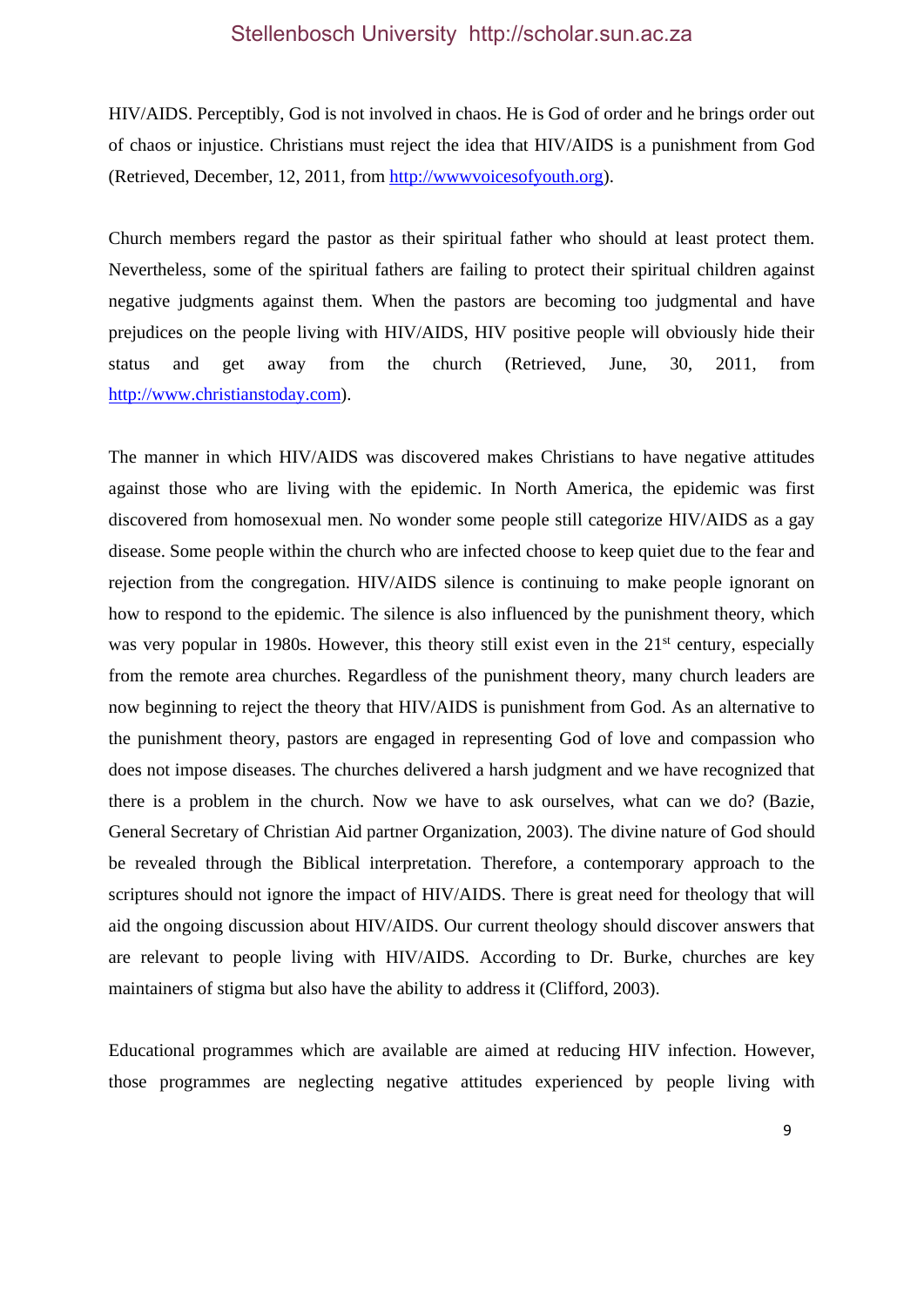HIV/AIDS. Educational programmes should also focus on educating people about outcomes of negative attitudes towards people living with HIV/AIDS. This means that theology should adapt new changes within the society. According to West and Dube (1996), theology is not neutral or static.

Churches must coordinate communication campaigns in order to change the attitudes of their members towards those living with HIV/AIDS in the church. Information is very important in order to change negative attitudes. Negative attitudes develop from values and morals that have been inducted to people from childhood. Christians should fear to have negative attitudes against those living with HIV/AIDS in the church because it is contrary to God's word: "Judge not, that ye be judged. For what judgment ye judge, ye shall be judged; and with what measure ye mete, it shall be measured to you again" (Matthew 7: 1-2, New King James Version, 1982).

In June 1990, the Bishop of Southern Africa proposed that we should see AIDS as "crisis and God's way of challenging us to care for one another, support and recognize the value of life". Christians should re-examine the assumptions about sin and morality because if such are not reexamined people are still going to give premature judgments against those living with HIV/AIDS in the church.

#### **2.3.2. Christian's perspectives on HIV/AIDS**

Most religions, especially Christianity, entail good moral behaviour. HIV/AIDS is seen as outcomes of breaking the divine morals rules. Christianity and other religions forbid sex outside marriage. Therefore, those who engaged themselves in sexual activities outside marriage are breaking the rules. When the church member is infected with HIV, people in the church will begin to classify him/her as a sinner. HIV is punishment from God and many Christians are still under the same school of thought. This belief is influenced by the lack of HIV/AIDS knowledge. The adaptation of information, education and communication in the church is very essential for the prevention of HIV/AIDS (Oyango, 2001).

The churches' doctrines are impeding the dissemination of HIV information. Most of the churches' doctrines do not encourage the dissemination of HIV information. "By their silence,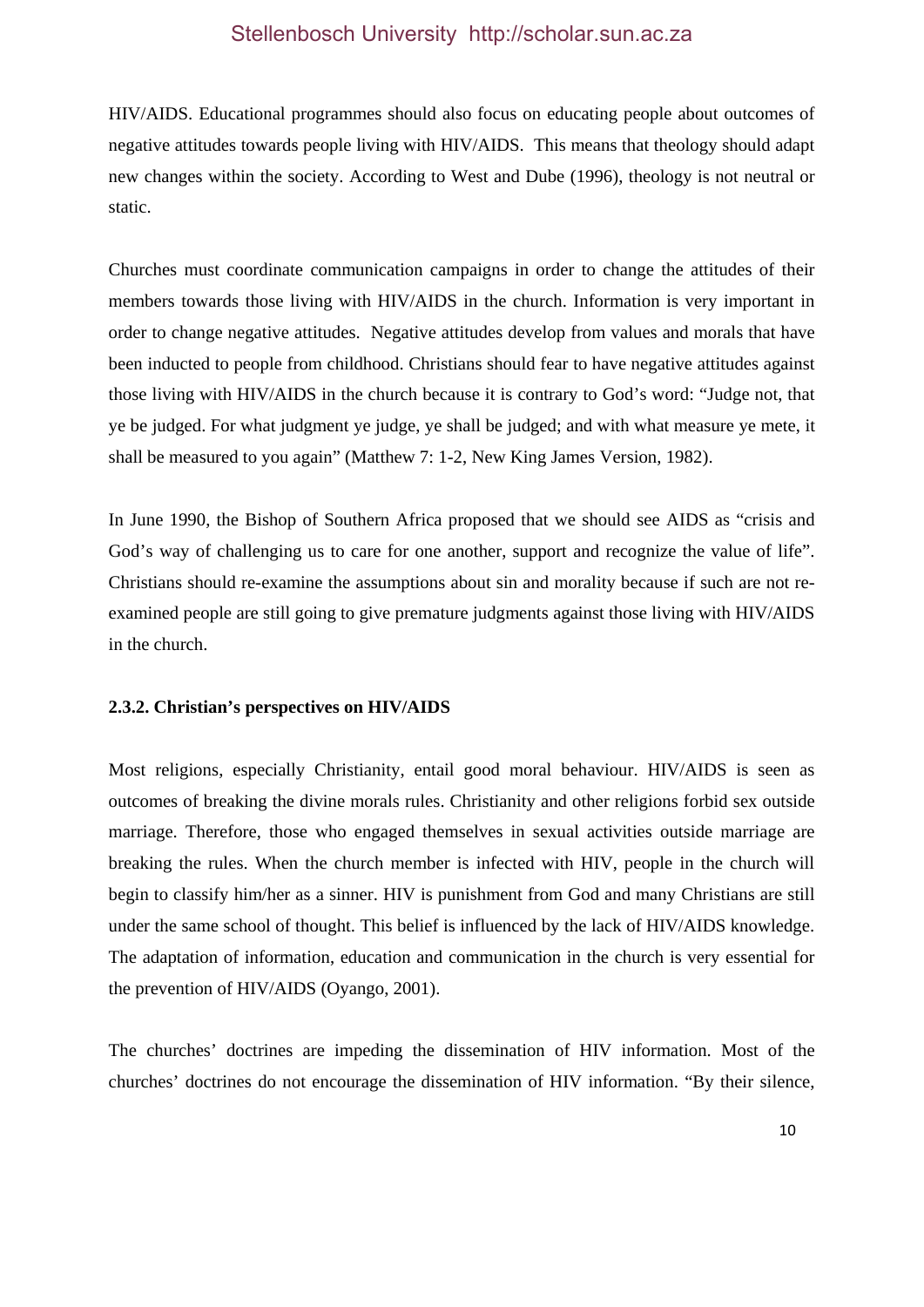several churches bear the responsibility for the fear which is inundating and destroying the world faster than the virus itself" (World Council of Churches, 1987).

Churches are in a good position of addressing HIV/AIDS. The advantage of the church in addressing HIV/AIDS influenced by the fact that the churches meet regularly. Reaction of the church towards HIV/AIDS will either build positive or negative attitudes towards people living with HIV/AIDS in the churches today. Some churches are already in the process of encouraging its members to test for HIV and they are also providing counseling to church members living with HIV/AIDS. This kind of response will encourage or build positive attitudes within church members to accept their fellow brothers and sisters living with HIV/AIDS in the church (Barnes, 2001, Retrieved December,13, 2005, from http://www.lausanneworldpulse.com).

Negative attitudes against people living with HIV/AIDS in Africa were also enhanced by the fact that HIV/AIDS has been interrelated with witchcraft. It took a long time for African religious leaders to acknowledge the reality about HIV/AIDS. Some Christians still have the perception that HIV/AIDS is caused by witchcraft. Therefore, it is arduous for them to accept their HIV status. When a person is not willing to admit his or her status, he or she will not seek HIV counseling, neither take HIV medication. According to Nelkin & Dorothy (1991) AIDS is not an ordinary epidemic. It is a shattering disease, it is very terrifying.

When the church becomes silence with regard to HIV/AIDS, the fight against HIV/AIDS is going to be compromised. The church must tackle conspiracy of silence. However, people are not talking about HIV/AIDS. Sometimes they just distribute condoms without talking or verbalizing HIV/AIDS. Distribution of condoms is not only the solution for preventing the spread of HIV. Talking about sexuality issues has the ability to provide lasting remedy to the prevention of HIV. The issue of silence is compounded by two factors: socialization and spiritual or theology perceptions (Dube, 2003).

According to Gielen, McDonnel & O'Camp (2002) attitudes towards people infected with HIV vary across the context; nevertheless, awareness is helping in bringing changes around the epidemic. Positive attitudes towards people living with HIV/AIDS can be reinforced by community organization such as churches and support groups.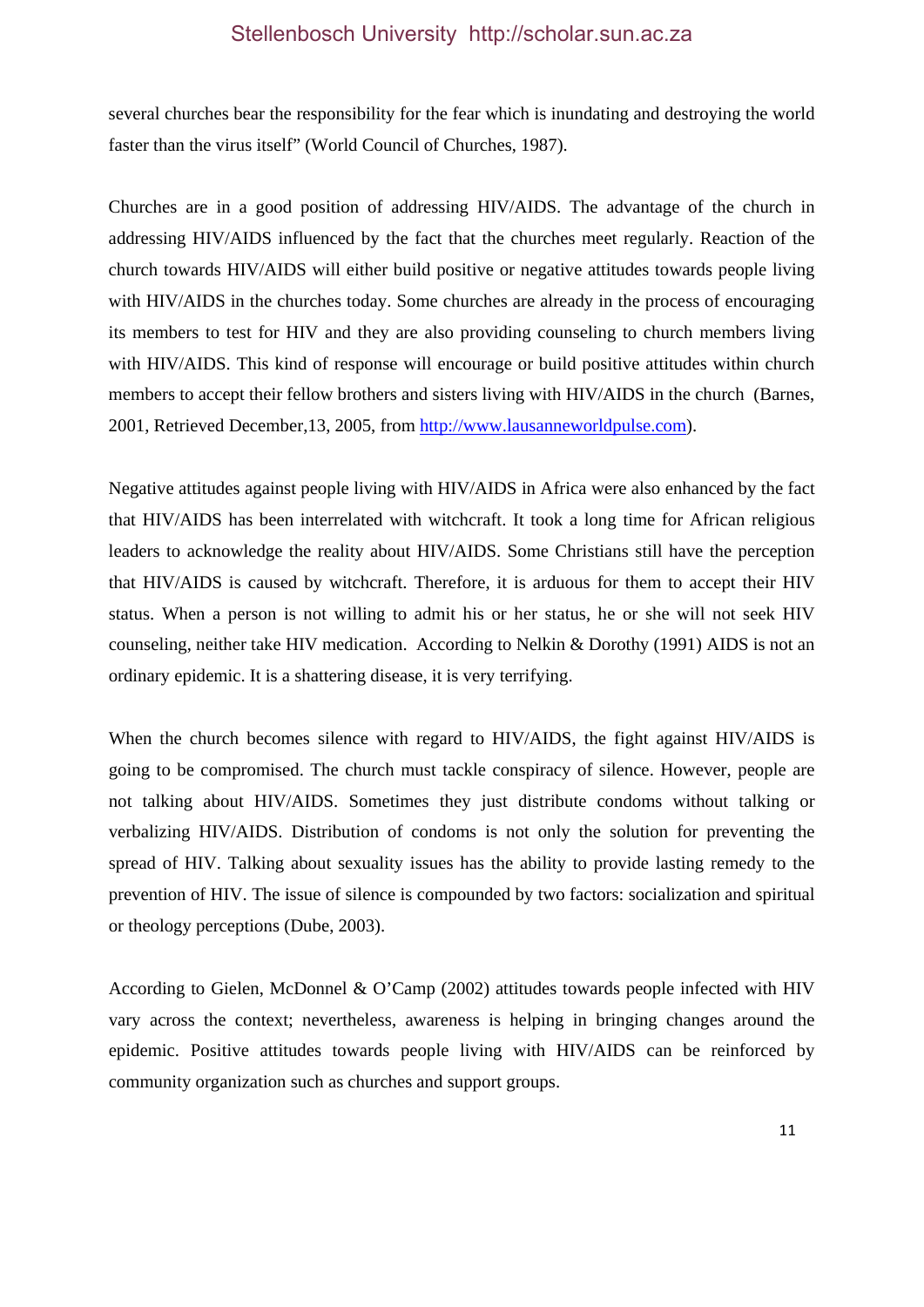Good church leadership is essential in addressing negative attitudes against those living with HIV/AIDS in the church. Africa is a poverty stricken continent and there is no doubt that poverty is seriously contributing to the spread of HIV in Africa. Church leaders are also fully aware that poverty is an aggravating factor to the spread of HIV. Since the church leaders are informed that poverty is contributing to the spread of HIV, it is very important that the church should design development projects within the church. The development projects will ensure that unemployed people are receiving money to support their families. The creation of development projects in the church will have positive contributions in mitigating the spread of HIV. However, some churches are still insisting that poverty does not play a role in the spread of HIV; their opinion is that a person can be poor and yet remain worthy. Those churches are very adamant that the spread of HIV is caused by non-respect of the God's laws (World Council of Churches, 1987).

The church must position itself in order to deal with the problem of HIV/AIDS effectively. It must serve every individual without any negative attitude despite their HIV status. "Jesus came for seek those who are sick. Jesus made it very clear that he came for those who are sick" (Mark 2: 17).

Religious beliefs play a vital role in building a person's sense of identity, thought patterns and moral judgment and perception. Many people living with HIV/AIDS in the church have been labeled as '*wrong-doers*' or '*sinners*'. The tendency of labeling people living with HIV/AIDS as wrong-doers is contributing to the negative attitudes towards people living with HIV/AIDS in the church. Some churches do not want people living with HIV/AIDS to preach or address parishioners. Rev. Gideon Byamugisha was once denied an opportunity to address a Christian rally in Rwanda because of his HIV positive status. Christians still associate HIV/AIDS with sin (Family Health International, 2007).

The commitment of the church in fighting against HIV/AIDS is not yet satisfactory and it is very difficult to address the issue of negative attitudes in the church without speaking about sexual matters. The church needs to be brave and talk about HIV/AIDS. When the people go to the church for advice with regard to sexual matters, the church is very silent (Foster, 1985).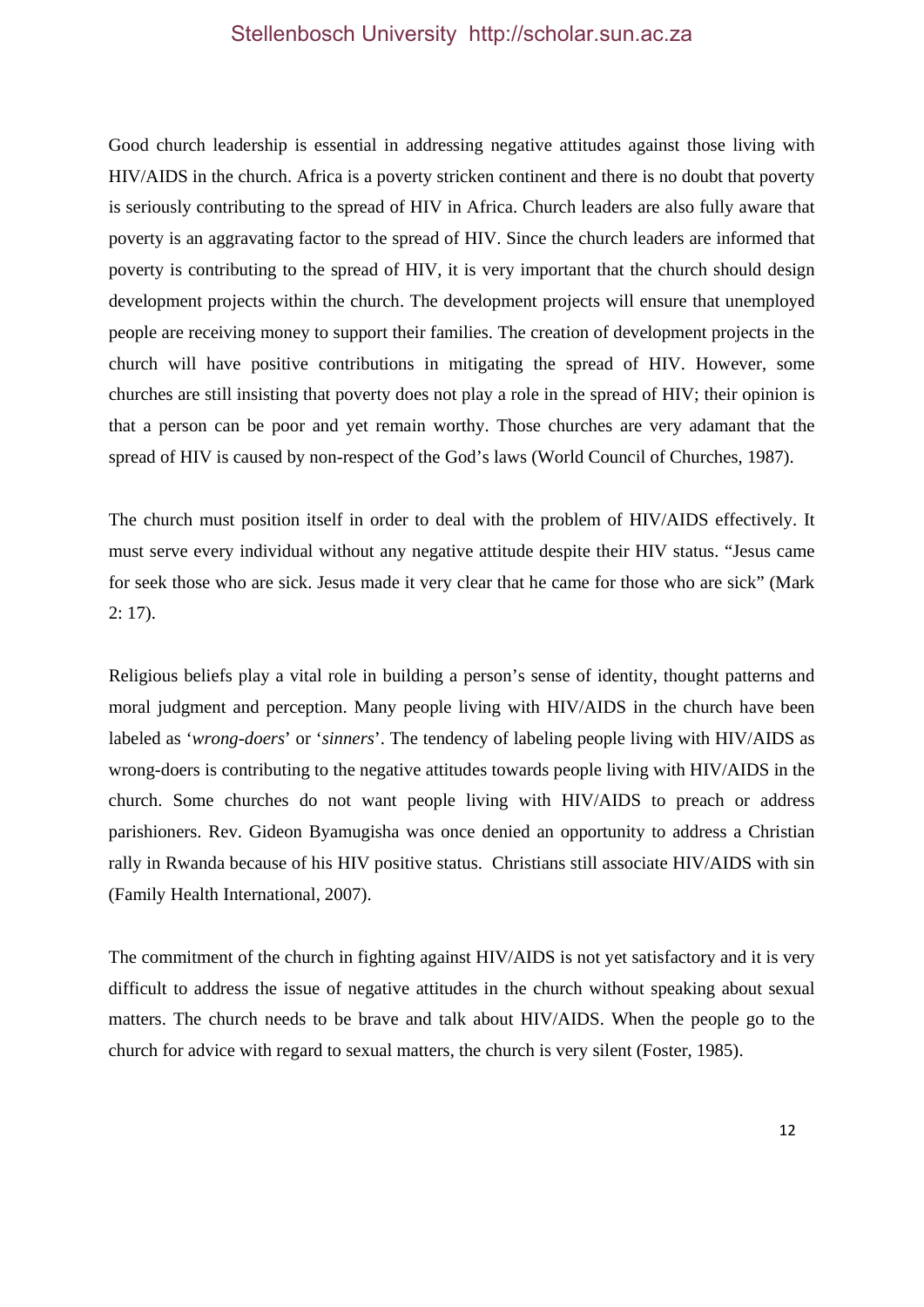In African churches, sexuality issues are regarded as a private matter, so those who speak about sexuality issues are regarded as naive and impolite. Some parishioners are not comfortable with sexuality topics, especially in the presence of young people. To make adults more comfortable, church leaders must separate them from the youth. Church leaders must create an environment that will make adults to speak freely about HIV/AIDS. There is a serious need to adopt new theology and speak about sexual issues not only theology of the inner man but also theology of the spirit. The church has been engaged in the theology of spirit for too long. To address the problem of HIV/AIDS in the church, HIV/AIDS should form part of theological doctrine of the church. In the presence of HIV/AIDS, we need to interpreter the Bible in a new way (Anderson, 2003).

Theology should be dynamic in order to accommodate HIV/AIDS. According to Diaz, Maria & Tarango (1988) theology is a dynamic space. Meaning that it should always adopts new challenges. Pastors should always make sure that theology of life is helping people to address the problem of HIV/AIDS in the church. There must be a relationship between theology and the challenges facing the church today.

People living with HIV/AIDS in the church are very marginalized, dumped, forgotten and stigmatized. They need our love to convince them that God loves them. The only way to make them more comfortable is to love them. The church must now start to build broken bridges with those affected by HIV/AIDS. Nevertheless, some churches have negative perceptions towards homosexuality. The Winners Chapel (Evangelical Church) believes that homosexuality is a perversion that can be cured (Mail & Guardian, 26 August to 1 September, 2011).

Despite the negative perception on HIV/AIDS by other churches, there are a number of churches that are trying to improve their services on people living with HIV/AIDS, either in the church or outside the church. Caritas Internationalis (National Catholic Report, 1994) has shown its commitment to fight HIV/AIDS in the following ways:

 Sponsoring educational seminars on the global, regional and national level. Primary audiences are church leaders, bishops, clergy, lay catechist and those engaged in church-related health and social services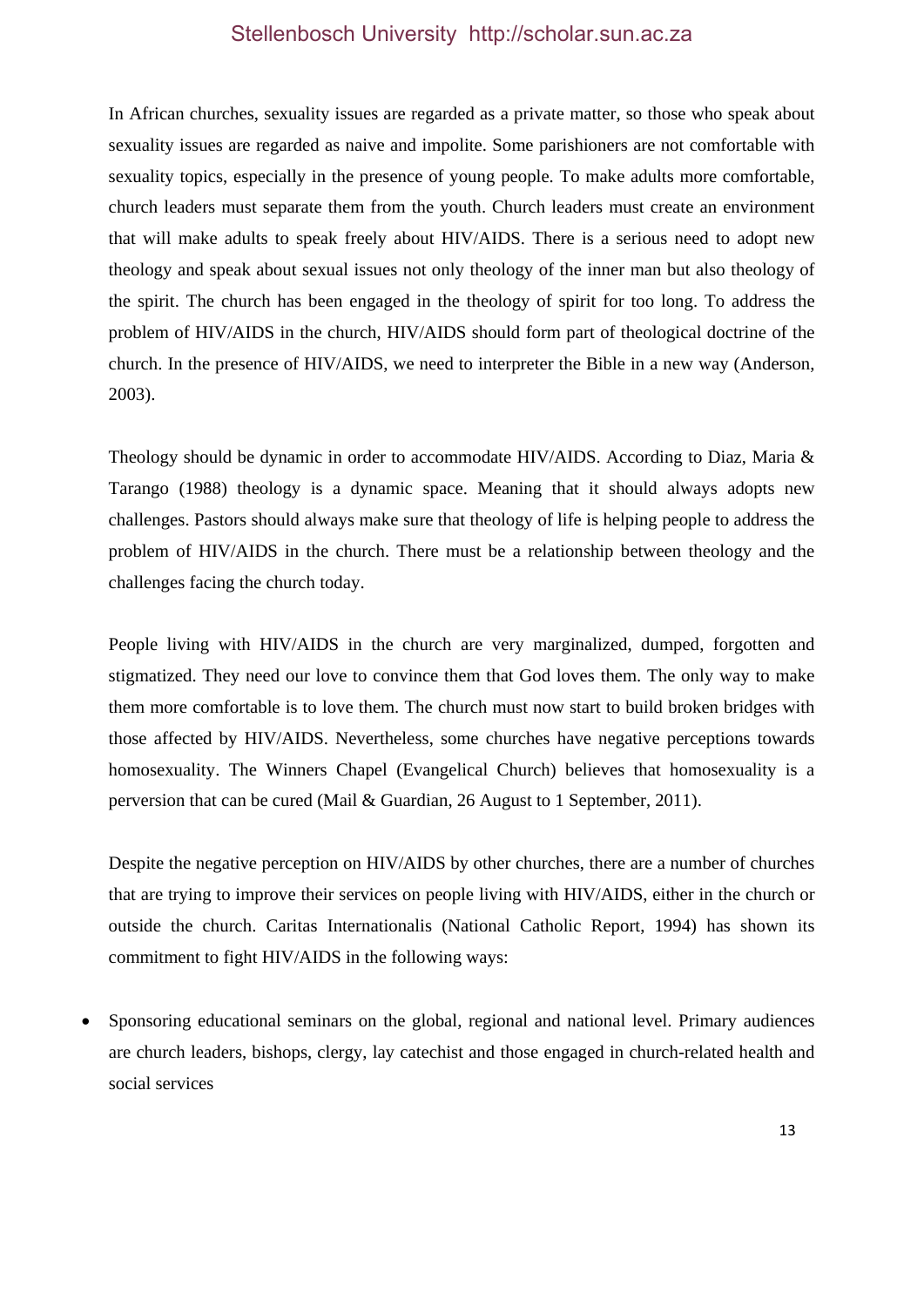- Establishing a Working Group of Expert who could provide consultation and guidance to those interested in organizing church-related HIV/AIDS services
- Seeking funding and professional expertise to support 12 HIV/AIDS projects in Africa, Asia, Eastern and Central Europe

Most people feel ashamed to communicate sexual matters at their own vernacular in the church. When they speak about HIV/AIDS, they communicate in English and in most instances we found that there are non-African people or someone who does not understand vernacular language in that particular church. Other people regard using vernacular when talking about sex and HIV/AIDS as vulgar and insulting. Using our own vernacular when talking about HIV/AIDS in the church is very effective and it also help in combating negative attitudes against people living with HIV in the church. "When we name sex-related objects by their vernacular namespenis, the vagina, intercourse, people tend to listen" (Dube, 2003).

In order to deal with the issue of HIV, we need to address two issues, the church and culture. Culture is playing a role in the theological silence of HIV/AIDS in the church. "Those with fullblown AIDS are 'speaking' and among us" (Dube, 2003).

Churches around the world have signed a declaration (Dakar Declaration) at which they have acknowledged HIV/AIDS as a problem, the consequences of HIV/AIDS and the ways in which the church can help people living with HIV/AIDS. Through this declaration, the church has declared its support to people living with HIV/AIDS. A policy was devised by the World Council of Churches in combination with African Network of religious leaders living with or personal affected by HIV/AIDS and the Global Network of people living with HIV/AIDS to assist churches to take lead and involve people living with HIV/AIDS both within and without the church (United Nations General Assembly Report, 2001).

## **2.3.3. Ignorance about HIV/AIDS**

Ignorance is one of the reasons why HIV/AIDS still dominant in the church today. There is a still a long way to go with regard to communication of HIV/AIDS messages in the church. The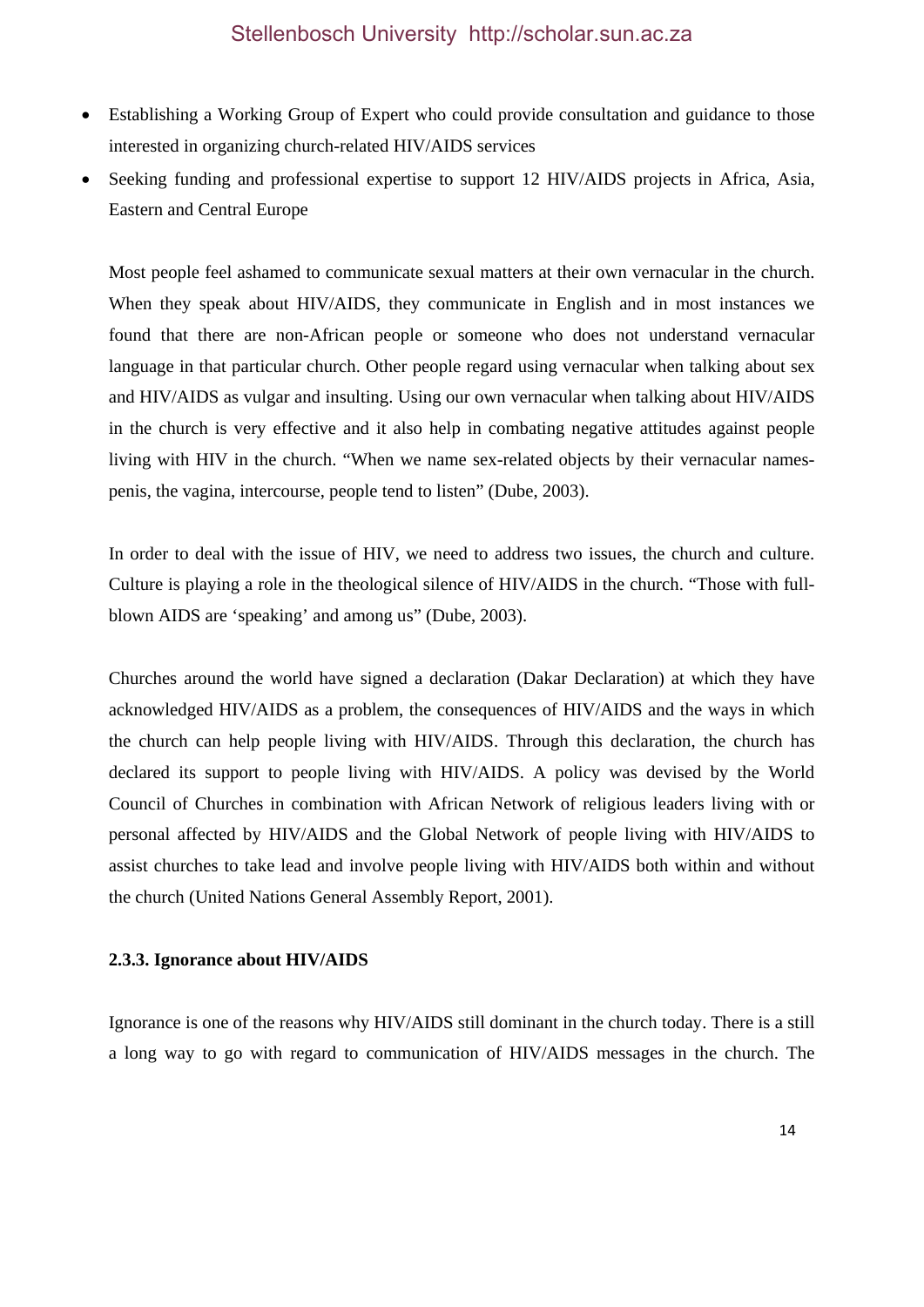Beacon of Hope survey which was conducted in Nigeria revealed that only one in twelve people had communicated AIDS with their pastors (Beacon of Hope Survey, 2001).

About the church ignorance on the HIV/AIDS, Nicolson referred it as a paralysis ignorance that infused the church leadership. However, Jacob does not agree with Nicolson's term 'paralysis ignorance'. He referred it as 'willful ignorance'. According to Jacob, churches did not know the predicament of AIDS on the members. The misleading or inadequate information about ways in which AIDS spreads have caused people to have hysteria greater than the virus itself (Clifford, 2003).

Some people choose to be ignorant to avoid fear of being labeled HIV positive. It is very complicated to know how many people are living with HIV/AIDS in the church because the majority of them had never tested for HIV. The manner at which the church treat those whom their status is known do not encouraged other church members to go for HIV testing. Those who decide to reveal their status experience isolation and negative attitude in their daily lives.

The majority of people in the church have little or no information about HIV/AIDS. Churches are in a good position to communicate HIV/AIDS messages amongst their congregation. The church has control of its members and therefore it is very important that the church should mobilize the entire parishioners to take HIV/AIDS very seriously (Garner, 2000).

Nicolson, an Anglican priest, grieved for the silent and idleness of the church with regard to HIV/AIDS. According to Nicolson, churches are in a good position to address the pandemic. He suggested that the silent and idleness of the church on the HIV/AIDS was due to the lack of theology on the AIDS. He therefore, proposed a framework for theological reflection on the HIV/AIDS (Clifford, 2003).

Human beings are fundamentally rational beings and they will act reasonable if they have passable information. Although the World Council of Churches has established an HIV/AIDS policy, some churches are without an HIV/AIDS policy until today. Lack of an HIV/AIDS policy in the church is an indication that the church is not serious in the battle against HIV/AIDS. Therefore, it does not surprise for the church members to have negative attitudes towards people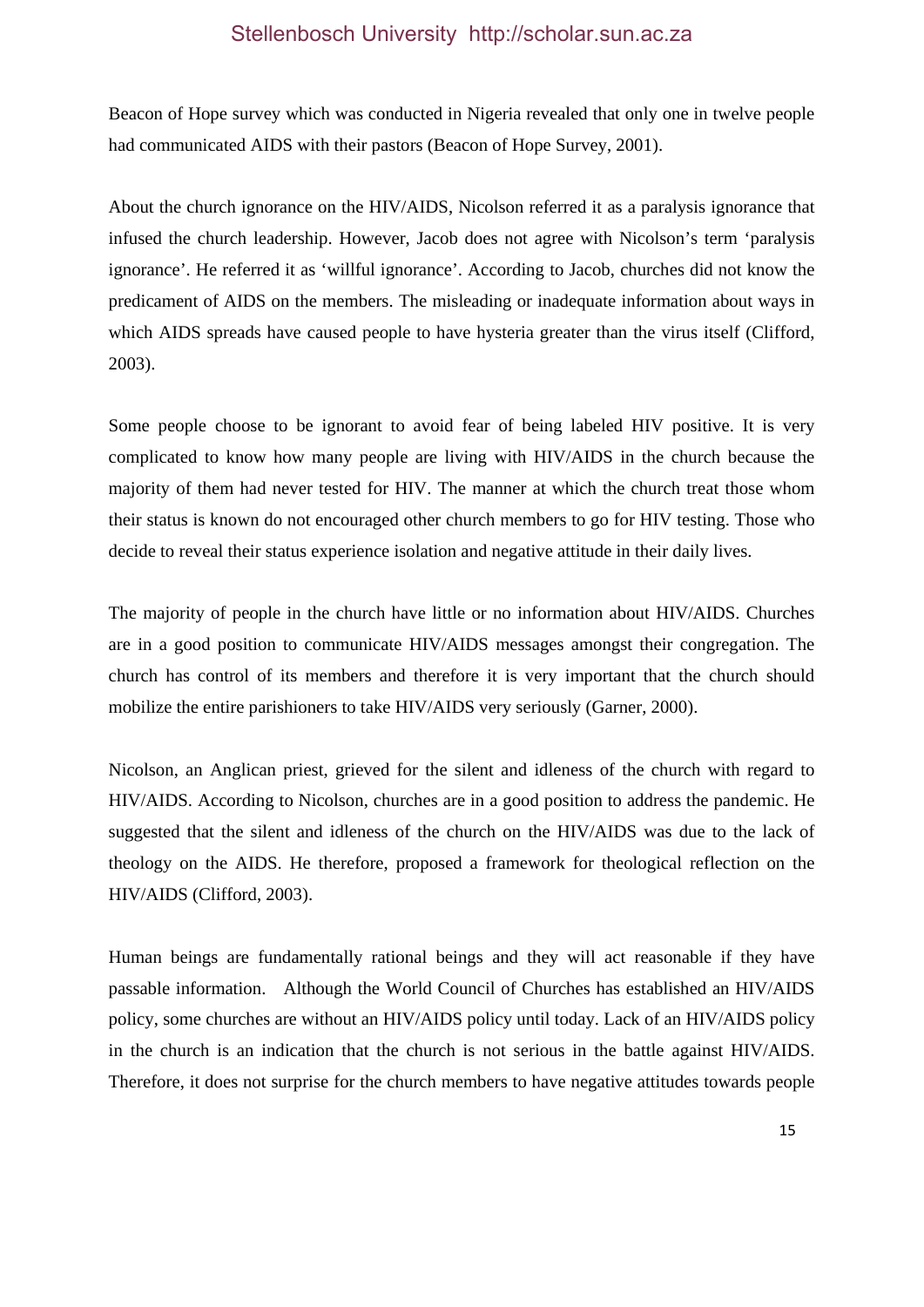living with HIV/AIDS in the church because the church is very silence with regard to HIV/AIDS issues. The silence of the church on HIV is influenced by various reasons. One of the reasons is the fact that HIV is described as a gay disease. People living with HIV/AIDS are blamed because of their sexual orientation not because of their sexual behaviour. Previous research indicated that increased knowledge about AIDS is not a forecaster for behavioural change. Yet knowledge about the disease is a prerequisite for the change. Meaning that if the church members receive HIV/AIDS information, it will influence their behaviours (Famole et al, 1999).

According to the World Church Council (2005), some churches are ill prepared to involve people living with HIV/AIDS in the life of the church and it is contributing to the development of negative attitudes against those who are living with HIV/AIDS in the church. Faith-based organization can offer resources and strength to fight against HIV/AIDS both within and outside the church. However, faith-based organizations are contributing negatively to the fear about HIV/AIDS (United Nations General Assembly Report, 2001).

Shorter & Onyancha (1998) indicated that the church has not yet responded fully to HIV/AIDS. Many pastors are still scared and embarrassed to have physical contact with people living with HIV/AIDS. It is not going to be easy to address the issue of negative attitudes towards people living with HIV in the church unless church ministers are ready and fully equipped. Pastors must admit the presence of HIV/AIDS in the church.

#### **3. Research design and research method**

#### **3.1. Research design**

Research design refers to the outline, plan and strategy that specify the procedure to seek the answer to the research question (Christensen, Johnson & Turner, 2011). The researcher used a qualitative research design in this study. A qualitative research study is a study that collects nonnumerical data to answer the research question (Christensen et al, 2011). The non-numerical data was gathered in the form of statements by the respondents during interviews.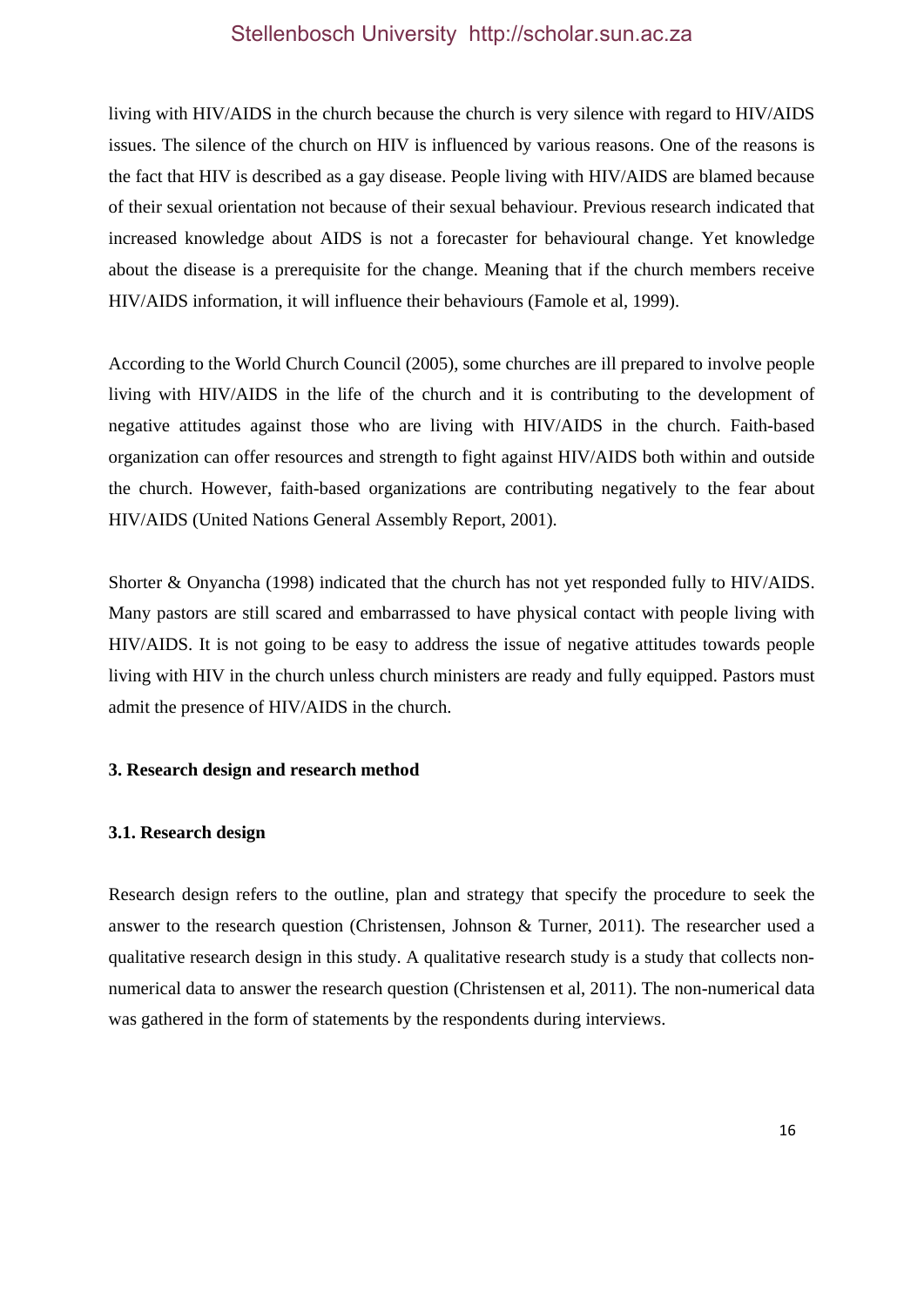## **3.2. Research methodology**

According to Adams & Schvaneveldt (1985) research methodology is the application of scientific procedures towards acquiring answers to a wide variety of research questions. Interviews were used as method of collecting data at the Centre of Faith Bible Church based in Limpopo Province (Ha-radali village). The questions in the interview were originally developed in English and translated into Tshivenda as all participants were Venda speaking. An interview gives the researcher the opportunity to probe for follow-up questions and it provides in-depth information. The researcher was also aware of the shortcomings of an interview. It is very expensive, time consuming and interviewees or participants may lack self-awareness on certain issues (Christensen et al, 2011).

The interview composed of the following questions:

- 1. What do you understand by HIV/AIDS?
- 2. How does one get infected with HIV?
- 3. How do we know if a person is HIV positive?
- 4. How should Christians protect themselves from HIV?
- 5. Do you know any person living with HIV/AIDS in the church?
- 6. How long you have been a member of Centre of Faith Bible Church?
- 7. How do you view HIV/AIDS in terms of spiritual content?
- 8. How often do your church leaders or pastors talk about HIV/AIDS in the church?
- 9. If you are a church pastor or church leader, how often will you talk about HIV/AIDS in the church?
- 10. If you know any person living with HIV/AIDS, how often do you interact with him/her and how is the church treating him or her?
- 11. Is HIV/AIDS a punishment from God?

The above questions were classified into 4 categories:

- 1-6. Knowledge of HIV/AIDS
- 7-9. Church awareness on HIV/AIDS
- 10. Christian's attitudes on people living with HIV/AIDS
- 11. Christian's perspectives on HIV/AIDS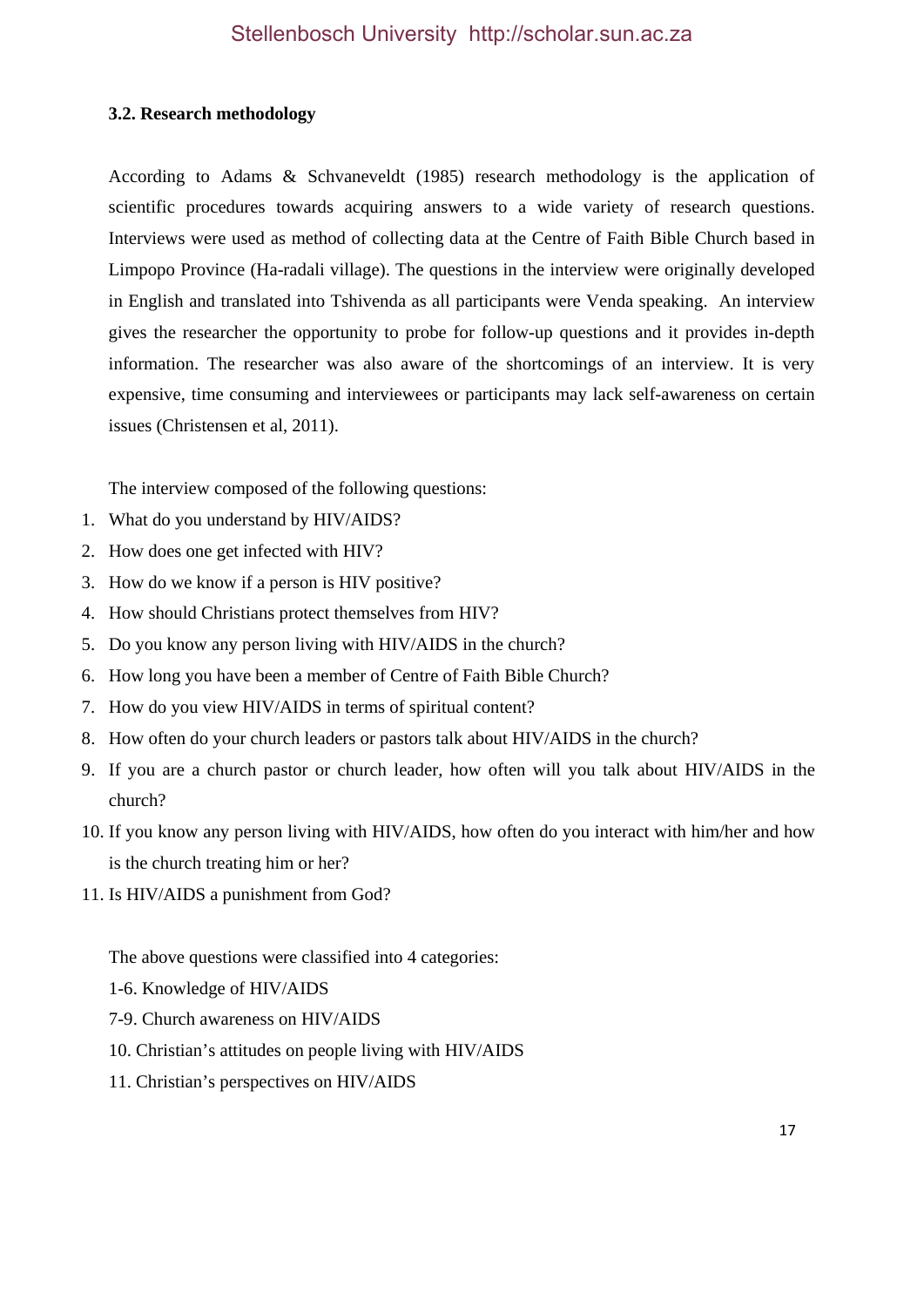## **3.3. Target group**

This study was conducted at the Centre of Faith Bible Church which is Pentecostal church-based in Limpopo Province at Ha-radali village (Under Thulamela Municipality, Thohoyandou) which is a rural area.

For the purposive of this study, 15 members of the Centre of Faith Bible Church were interviewed. Two participants were from the Church Executive Board, 5 youths between the age of 18 and 30, 4 male adults between the age of 40 to 60 and 4 female adults between the ages of 40 to 60.

## **3.4. Sampling method**

The purposive sampling method was used in this study. Purposive sampling specifies characteristics of the population of interest and thereafter locates individuals who meet the needed characteristics (Christensen et al, 2011).

To fulfill purposive sampling, different church leaders had identified people to be interviewed for the purpose of this study. Church board provides 2 participants representing the church board to be interviewed, 5 participants were interviewed from the youth department, 4 participants from men fellowship were interviewed and 4 participants from the women fellowship were interviewed. All participants were full time members of Centre of Faith Bible Church Ha-radali Assembly.

Participants who were selected for this study were all meeting the criteria provided in the target group. None from the participants was living with HIV/AIDS since the purpose of the study was to establish the attitudes of the church members towards people living with HIV/AIDS in the church.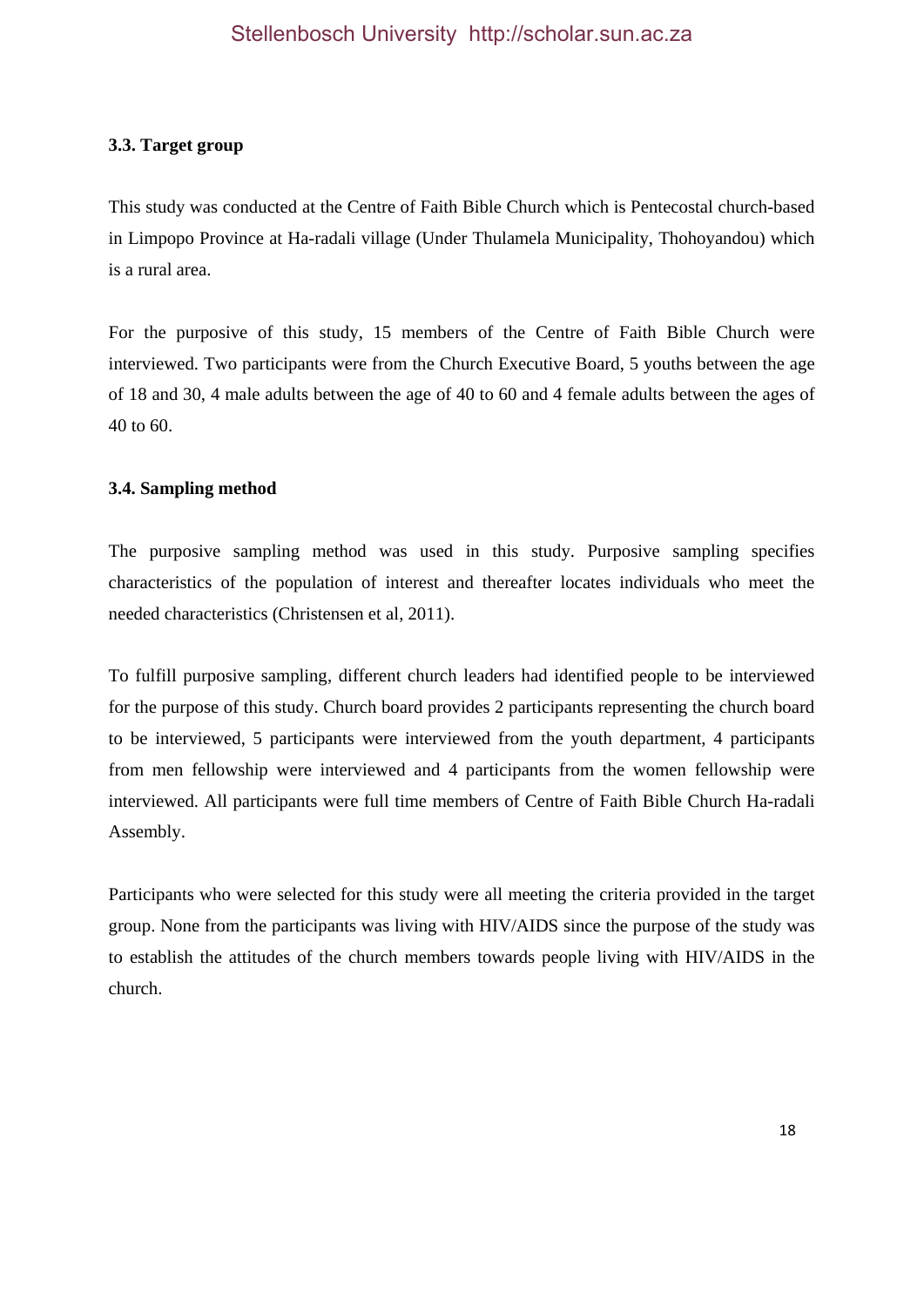#### **3.5. Ethical considerations**

Gray (2004) defines ethical considerations as guidelines aimed at ensuring that the research subjects' human dignity is maintained. Research ethics is a set of principles that assist the community of researchers in deciding how to conduct ethical research (Christensen et al, 2011). For the purpose of this research, ethical clearance was obtained from the University of Stellenbosch Ethics Committee. Permission to conduct research was also obtained from the Centre of Bible Church Executive Board. The participants were informed about the research project and they have signed a consent form before commencement of the interviews. A copy of the consent form was handed to each participant. The objections of the research were discussed with each participant and were also outlined in the participant information sheet. If the participant was not comfortable or willing to answer some of the questions asked by the researcher he/she had the right to refuse to answer that particular question. Participants were encouraged to ask questions or seek clarity during the process of interviews. All participants were assured that information obtained from the study will be treated as confidential and will be kept in a safe place. They were also assured that the research will not mention their personal information. In other words, anonymity of participants will be protected. Participants were also informed about their right to withdraw from participating in the research at any stage of research.

#### **4. Research results**

Data collected from the interviews was analyzed by using Microsoft Office Excel. The participants were clustered according to age and departmental set up of the Centre of Faith Bible Church. The diverse attitudes in the church were taken into consideration when analysing the results. This helped the researcher not to be biased during the process. 15 respondents were interviewed for the purpose of this study. This demographical information was specifically focused on two areas; age and level of education of the participant. A description of the research participants is given in the diagram below.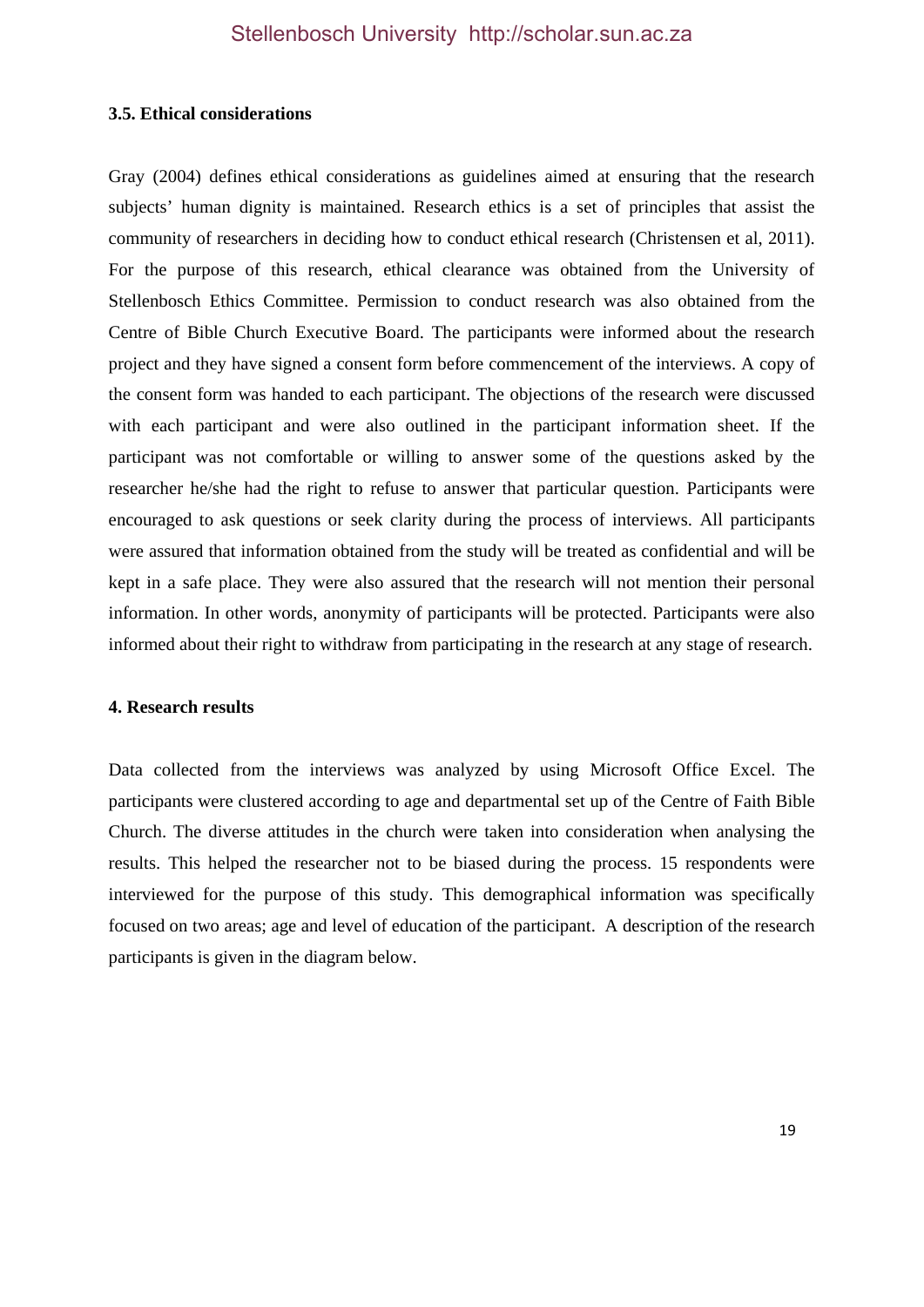

**Figure 1: Description of research participants** 

## **4.1.1 Age and the level of education of the participants**

5 youth were interviewed. 2 respondents were 30 years old, both were males, third one was female of 19 years old. The fourth one was male of 23 years old. The fifth was female of 25 years old**.** All 5 youth interviewed had secondary education (grade 12). Only one had tertiary education.

## **4.1.2. Executive Board**

2 members of Centre of Faith Bible Church Executive Board were interviewed. One respondent was female of 36 years old. The second one was male of 41 years old. One of the Executive Board members had tertiary education. The second one had only passed grade 11.

#### **4.1.3. Women Fellowship**

4 participants from Women Fellowship were interviewed. The first respondent was 28 years old. The second respondent was 51 years old. Third respondent was 39 years and the final respondent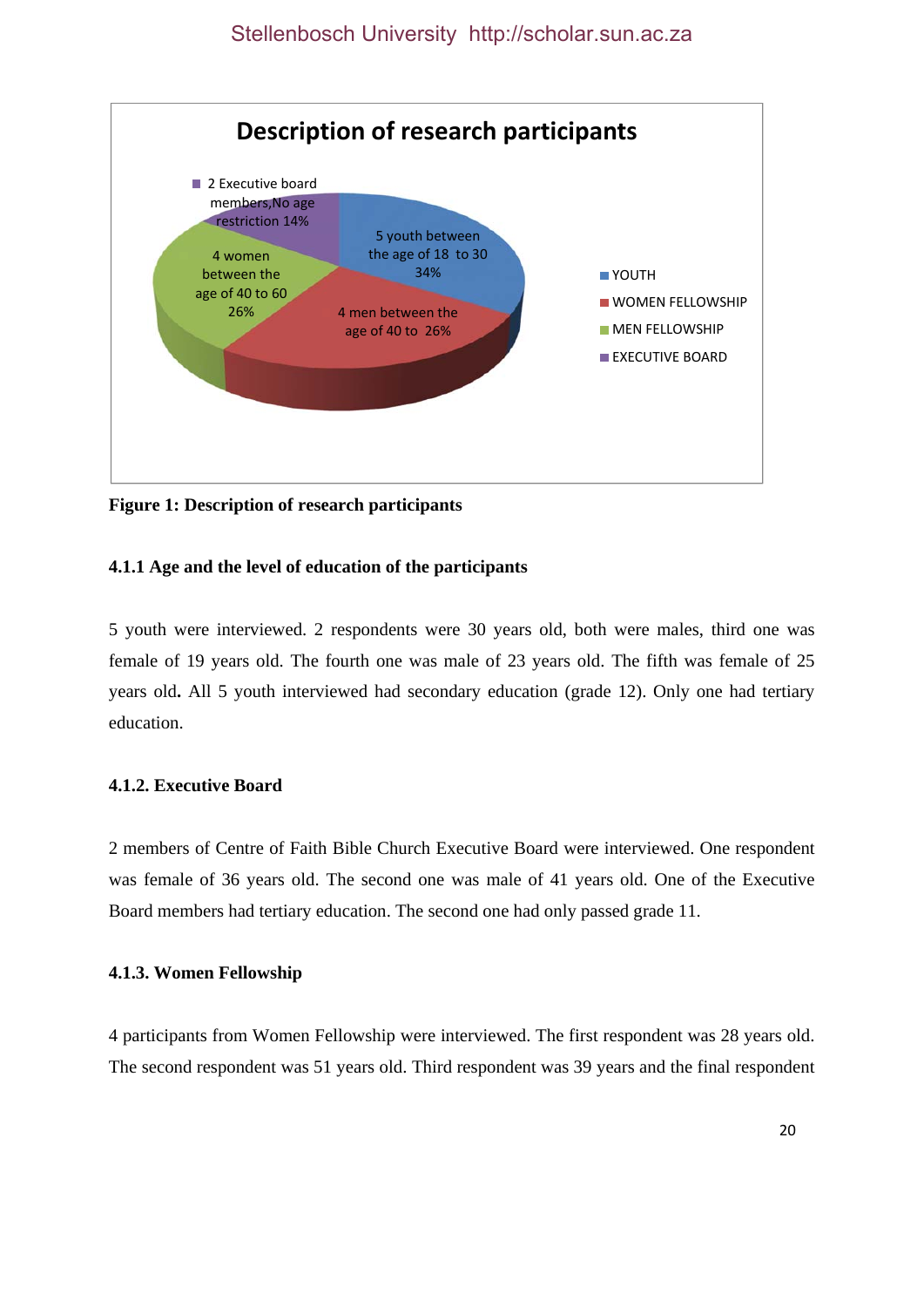was 43 years old. Two of the women had passed grade 12. One had passed grade 11 and the fourth one passed grade 10.

#### **4.1.4. Men Fellowship**

4 participants from Men Fellowship were interviewed. First respondent was 52 years. The second one was 44 years old. Third one was 47 years old and the final respondent was 59 years old. Two respondents passed grade 12 and only one respondent had tertiary education. The fourth respondent had only passed grade 8.

#### **4.2. Discussion of research results**

For the purpose of this research, discussion of the results was classified into 4 categories as according to the interview classification: 1) HIV/AIDS knowledge, 2) church awareness on HIV/AIDS, 3) attitudes towards the people living with HIV/AIDS and 4) Christian's perspectives on HIV/AIDS.

#### **4.2.1. HIV/AIDS knowledge**

Research results revealed that HIV/AIDS knowledge at Centre of Bible Church is very low. Only 2 of the 15 participants interviewed were able to give clear answers on the first question which aimed at establishing knowledge on HIV/AIDS: *What do you understand by HIV/AIDS*? They explained that HIV is caused by a virus. Those two participants who gave clear understanding with regard to HIV/AIDS had tertiary education. The majority of the participants only described HIV as a disease that kills. They believe that those with HIV/AIDS will die very soon.

The level of education plays a role on an individual's knowledge on HIV/AIDS. 2 respondents who had a good understanding on HIV/AIDS had tertiary education. However illiteracy was not a problem because all 15 respondents were able to read and write. According to Anderson et al (1998), educated people are probable to be exposed to HIV/AIDS information during their formal schooling and through media. Although all respondents in this study had formal education, their HIV/AIDS knowledge is very low. There are various factors that are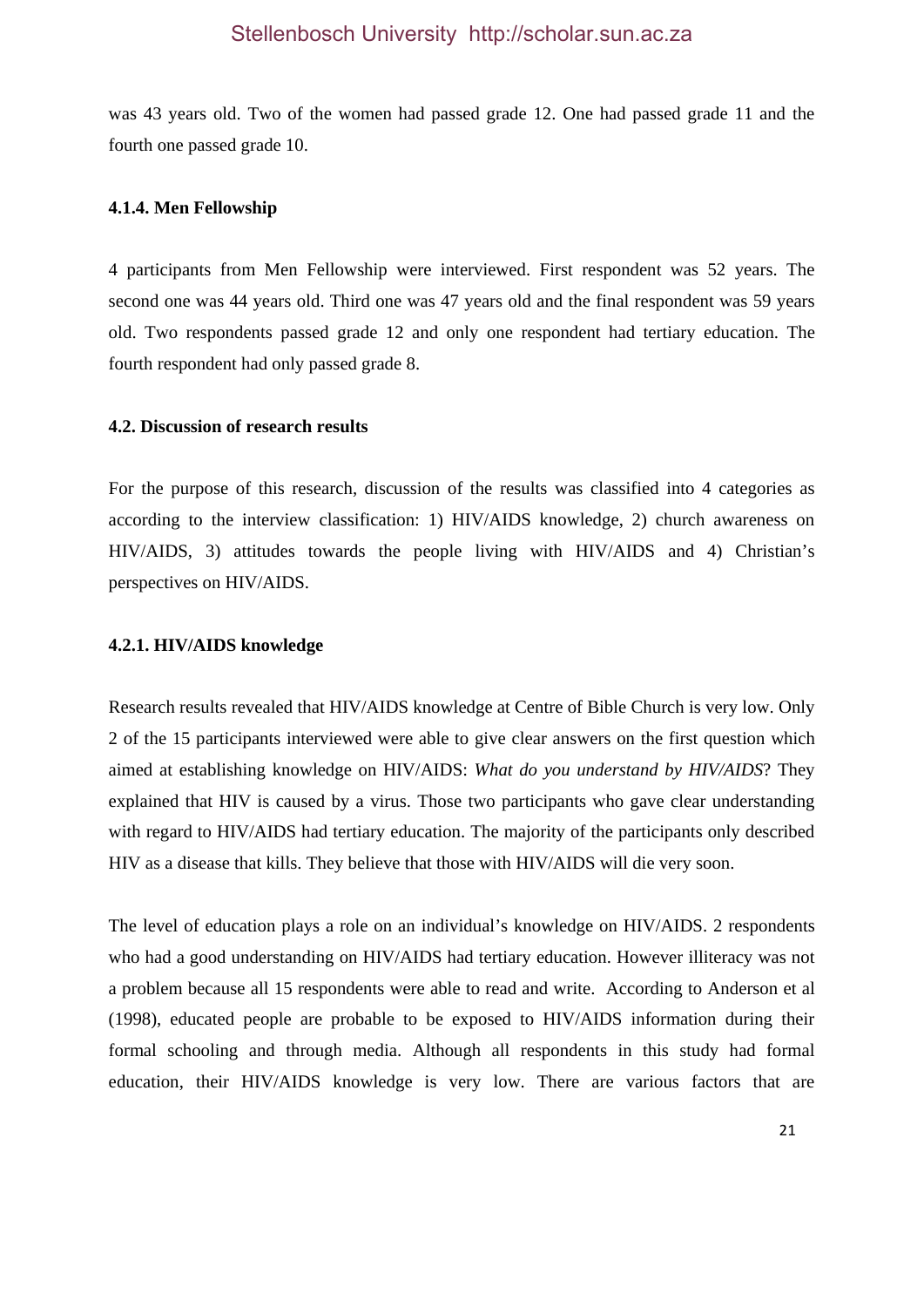contributing to the low level of HIV/AIDS knowledge at the Centre of Faith Bible Church. One of the factors is that most of the people feel secured at the church; therefore, they don't regard HIV/AIDS as a threat to their lives. It is only when people begin to be concerned about HIV/AIDS epidemic that they will start to explore more information on HIV/AIDS once it affect those closer to them. HIV/AIDS was not a problem until they lost their beloved ones.

#### **4.2.2. Church awareness on HIV/AIDS**

Questions 7-9 of the interview were aimed at establishing church awareness on HIV/AIDS issues. Respondents were asked how often the church talks about HIV/AIDS. 8 respondents indicated they have never heard anyone talking about HIV/AIDS in the Centre of Faith Bible Church, neither had the church organized HIV/AIDS awareness workshops. 5 respondents revealed that the church talks about HIV/AIDS during conferences. 2 respondents pointed out if someone talks about HIV/AIDS in the church, he/she will do it in passing and not formallu.

The results of this study show that there is no HIV/AIDS awareness at the Centre of Faith Bible Church. The participants' low knowledge on HIV/AIDS is the result of lack of HIV/AIDS awareness. If the church organizes HIV/AIDS awareness workshops, it will evidently empower the majority of their members with regard to HIV/AIDS knowledge. Once the church leaders begin to verbalize HIV/AIDS, members will begin to think about HIV/AIDS more seriously. The calmness of the church on HIV/AIDS is living the unwarranted legacy of ignorance amongst Christians. According to the Beacon of Hope Survey (July, August, 2001), no one listed the church or the pastor as a source of information about AIDS.

#### **4.2.3. Attitude towards people living with HIV/AIDS**

It was difficult to establish participants' attitude on people living with HIV/AIDS. They were very reluctant to answer question 10: *If you know any person living with HIV/AIDS in the church how often do you interact with him/her and how the church is treating him/her*? They only became comfortable and answer the question after they were informed that they don't have to mention a person's name. This is an indication that people consider HIV/AIDS as a private matter. 4 respondents revealed that they knew people living with HIV/AIDS in the church.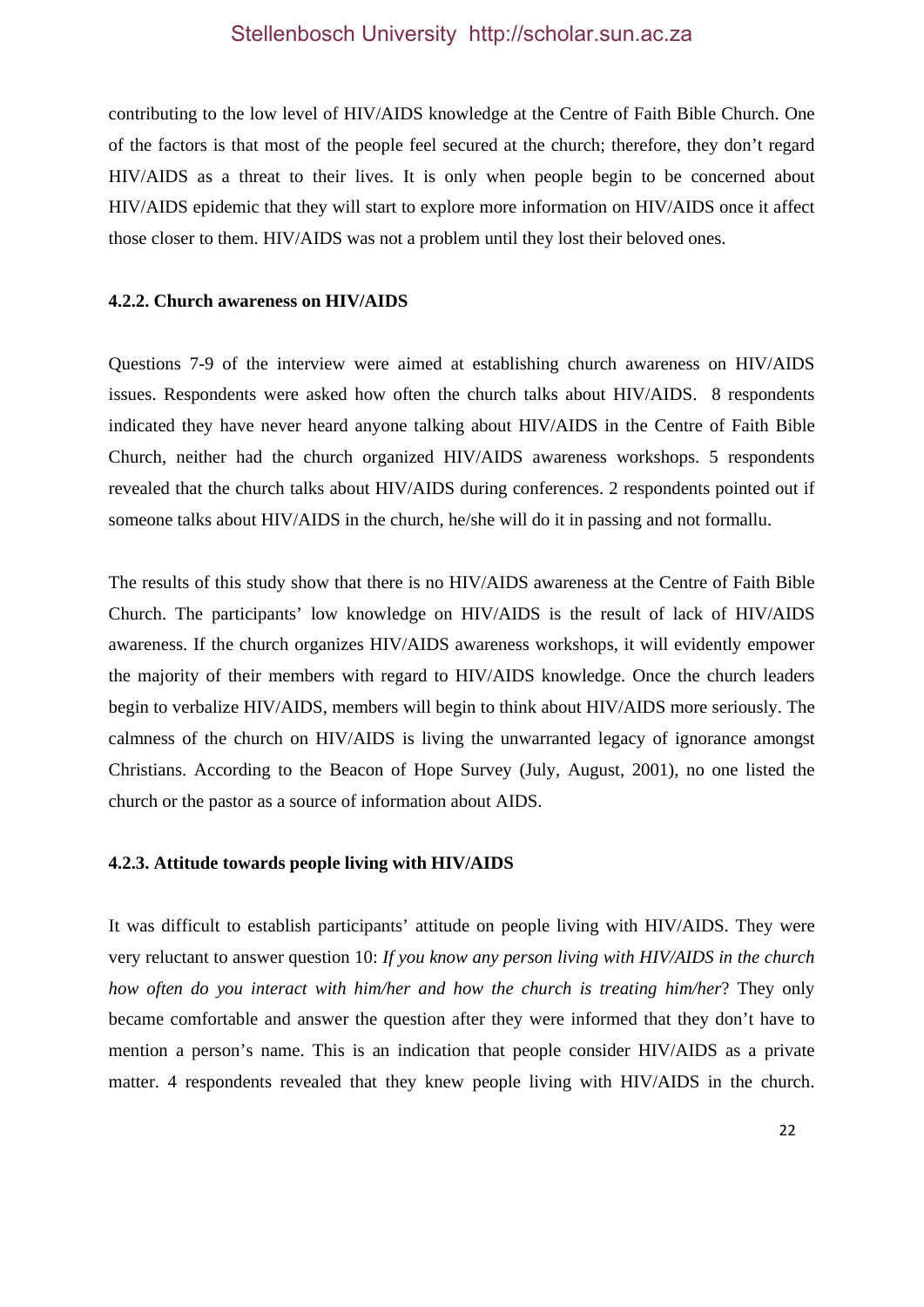However, none of them had any interaction with those living with HIV/AIDS. Those 4 participants indicated that they don't feel comfortable to have interaction with people living with HIV/AIDS. One of those 4 participants said that "I *am afraid of people living with HIV/AIDS*". Those 4 participants see HIV/AIDS as results of sin. They have judgmental attitudes towards people living with HIV/AIDS in the church. The fact that most participants knew sexual intercourse as the only way of HIV transmission is contributing to judgmental attitudes towards people living with HIV/AIDS in the church.

This research found that 26% of participants at the Centre of Faith Bible Church have negative attitudes towards people living HIV/AIDS in the church. 3 participants indicated that they knew people living with HIV/AIDS in the church but they treat them like other people in the church, despite the fact that they are living with HIV/AIDS. 8 respondents indicated that they do not know any person living with HIV/AIDS; however, they see HIV/AIDS like any other disease. They have positive attitudes towards people living with HIV/AIDS. 74% of the participants have positive attitudes towards people living with HIV/AIDS.

On the treatment of people living HIV/AIDS in the church, 7 participants who knew people living with HIV/AIDS in the church indicated that the church is treating them like other church members.

## **4.2.4. Christians' perspectives on HIV/AIDS**

To establish their viewpoint on HIV/AIDS, participants were asked whether they agree or disagree that HIV/AIDS is punishment from God?

11 participants disagreed that HIV/AIDS is punishment from God. They understand that HIV/AIDS is like other diseases. If God is punishing us from wrongdoing, punishments should be comparative. In other words, God will be just with the punishment. Therefore, there is no need to categorize, condemn or abandon those living with HIV/AIDS (van Niekerk & Kopelman, 2008).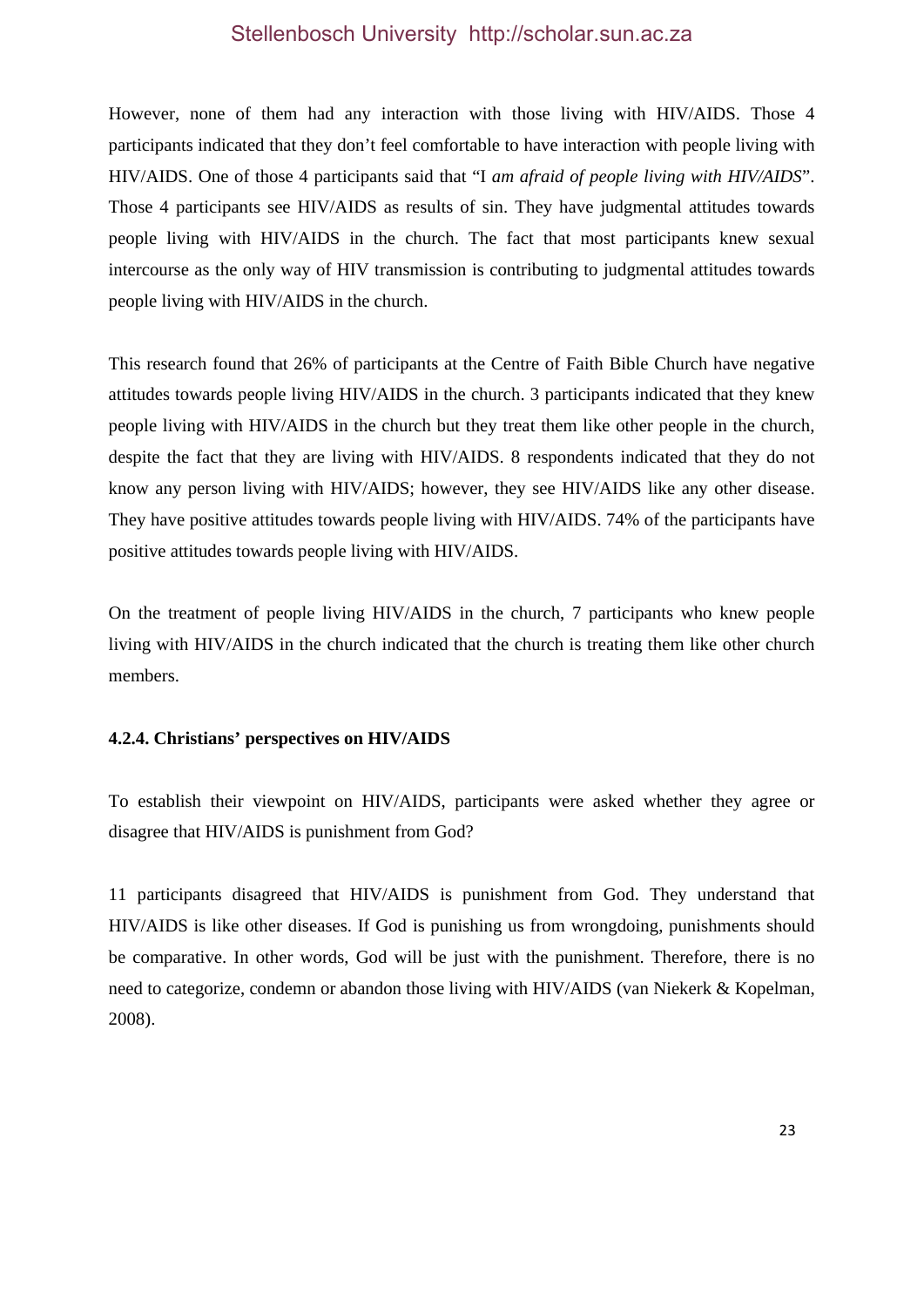According to the results of this study 74% of the participants disagreed with the notion that HIV/AIDS is punishment from God. Owing it to their faith, most Christians strongly believe that no one should judge the other person.

26% of participants agreed that HIV/AIDS is punishment from God. They view HIV/AIDS as a sin. We should not blame their perceptions but rather their lack of information. The church should be a resource of HIV/AIDS information for its members. In the Beacon of Hope Survey (July, August, 2001), none of the participants had mentioned the church or pastor as a source of AIDS information. The church has a great role to play with regard to diffusion of HIV/AIDS information. Unless the church commits itself on the diffusion of HIV/AIDS information, its parishioners will remain ignorant on HIV/AIDS issues and they will continue to judge those who are living with HIV/AIDS in the church. The church should act very urgently to make sure their members have the correct information related to HIV/AIDS. The church should redesign its programme or plan of action to include HIV/AIDS education.

#### **5. Summary and conclusion**

#### **5.1. Summary**

Throughout this study, specific attitudes towards people living with HIV/AIDS in the church were identified both positive and negative attitudes. Some Christians perceive HIV/AIDS as a sin which deserve a punishment from God. According to their understanding those who are living with HIV/AIDS had committed ethical sin. However, to other church members, HIV/AIDS is like any other diseases and there is no need to categorize those living with HIV/AIDS as sinners. Education is very important when coming to individual's knowledge on HIV/AIDS. According to this study those church members without or with low level of education have negative attitudes towards people living with HIV/AIDS..

 The church members cannot be blamed for their ignorance on HIV/AIDS issues. The church is very silent when coming to HIV/AIDS issues. Therefore, it is very liable for this ignorance. There is not enough HIV/AIDS awareness in the church. Pastors and other church leaders only talk about HIV/AIDS in passing or occasionally. Through ignorance, some church members still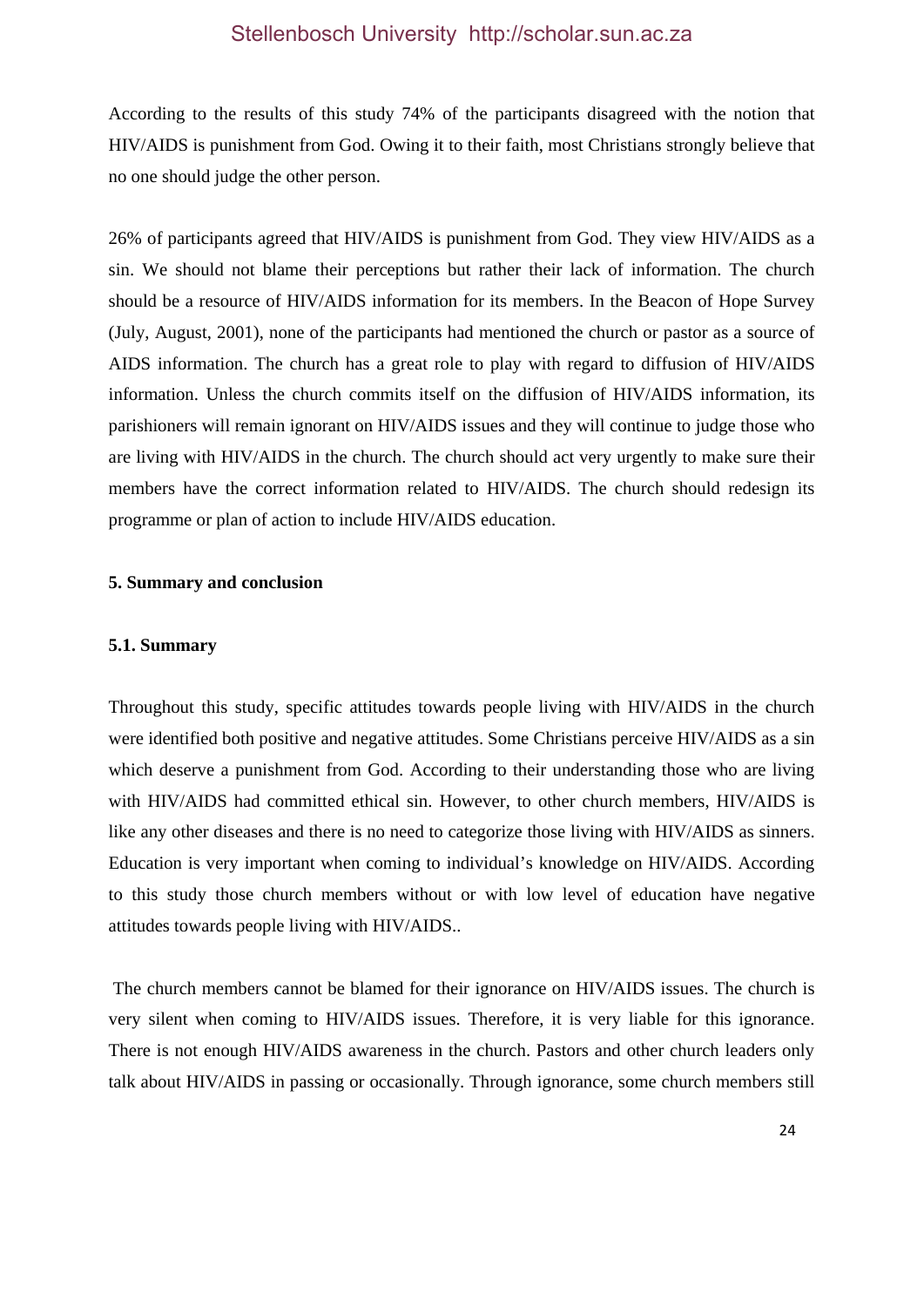view HIV/AIDS as a personal or private matter and they are anxious to talk about HIV/AIDS. The majority of participants were reluctant to answer if they knew a person living with HIV/AIDS in the church. This is a clear indication that the church has not done enough on HIV/AIDS.

The church is not disseminating sufficient information on HIV/AIDS. They are not comfortable to talk about HIV/AIDS in the church services. Church members will continue to judge those who are living with HIV/AIDS in the church unless the church starts to talk about HIV/AIDS regularly. Theology should include HIV/AIDS issues. Once the church members receive information on HIV/AIDS, it will influence their attitudes towards people living with HIV/AIDS.

#### **5.2. Conclusion**

HIV/AIDS is posing a new challenge to the church today. In the presence of HIV/AIDS, the church should become apparent and provide economic, emotional and spiritual healing to the people living HIV/AIDS in the church. People living with HIV/AIDS need to experience practical love of God from fellow church members. The church is very accountable for demonstrating the love of God amongst its members in exceptional way.

Some church members are very judgmental and have negative attitudes towards people living with HIV/AIDS in the church. The church should deeply engage on providing HIV/AIDS information to its members. According to the results of this study, some church members have negative attitudes towards people living with HIV/AIDS due to the lack of HIV/AIDS information. Unless the church provides them with HIV/AIDS information, they will remain ignorant and the situation will become worse. The church has a huge and uncompromised responsibility of addressing HIV/AIDS from the church and outside the church. Creation of theological framework which will include HIV/AIDS is eminent and urgent. The church is experiencing the impact of HIV/AIDS. Therefore, it is very reasonable that HIV/AIDS should be included in theological framework.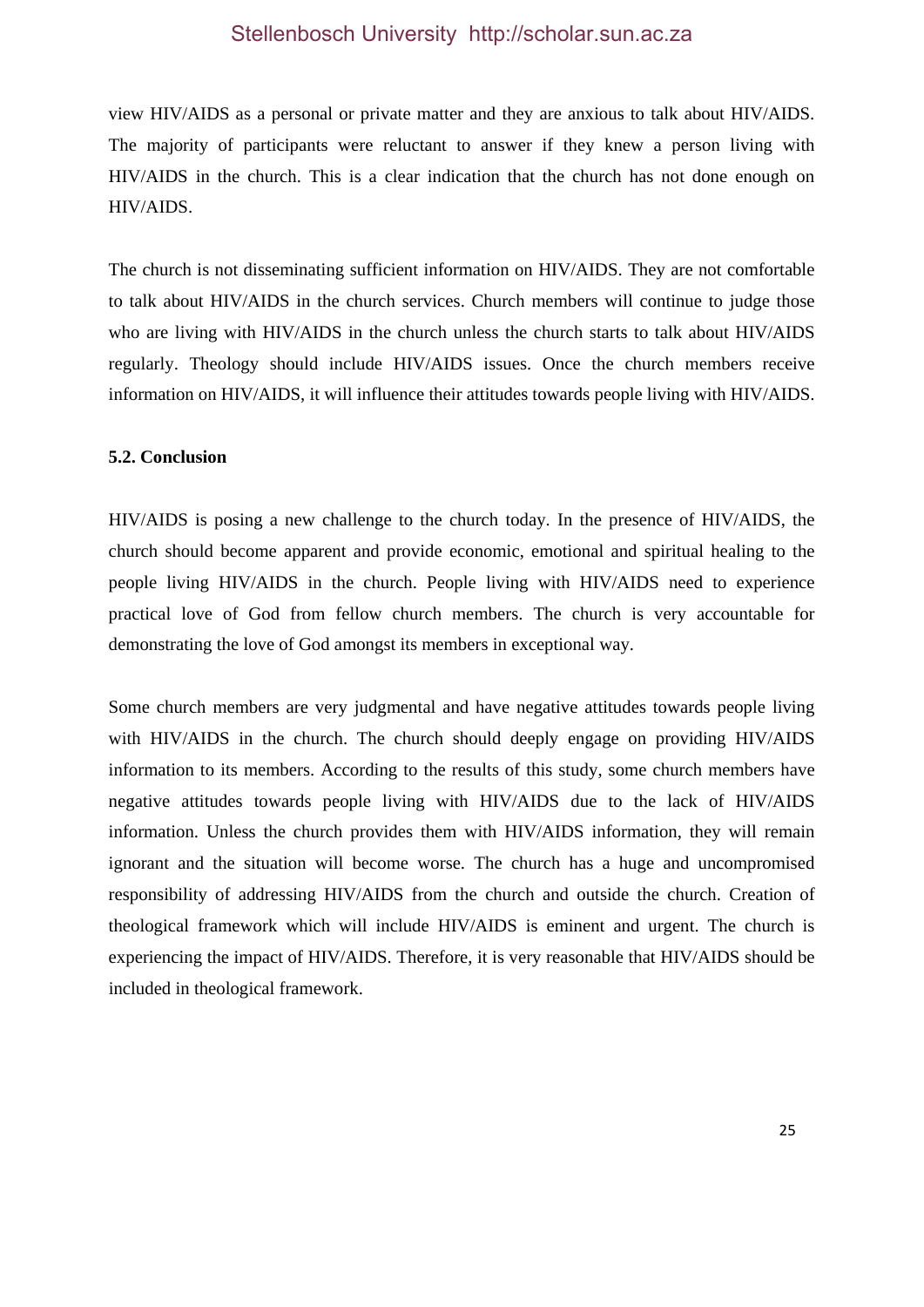#### **6. References**

Adams, G. R & Schvaneveldt, J.D. (1985). Understanding Research Methods. Longman Inc. 95 Church Street, White Plains, N.Y.

Anderson, C, R. (1995). The Effective Pastor, A Practical Guide to Ministry. The Moody Bible Institute. Chicago.

Barnes, R. (2001). North American Consultation on the role of the church in the HIV/AIDS pandemic, Retrieved December, 13, 2011, from http//www.lausanneworldpulse.com

Beacon of Hope Survey. ( 2001). TEKAN-related churches. Unpublished, July/August. TEKAN. Jos. Nigeria.

Byamugisha, G. Steinitz, L.Y. Williams, G. & Zondi, P. (Eds), (2002). Journey of faith: church – based responses to HIV and AIDS in three Southern African countries. St Albans. TALC.

Church of Norway, Statement from the Bishop Conference, April 2001

Christensen, L, B. Johnson, R. B. & Turner, L, A. (2011). Research Method Design, and Analysis (11 ed). Allyn & Bacon. 75 Arlington Street, Suite 300, Boston.

Clifford, P. (2003). HIV/AIDS and the churches in Tanzania, Internal Paper, Christian Aid.

De Haan, M. (2004).AIDS, Finding Hope and Compassion. RBC Ministries. Grand Rapids. Michigan.

Diaz, I, Maria, A & Tarango, Y. (1988). Hispanic Women: Prophetic Voice in the church. Harper & Row. San Francisco.

Dube, M. (2003). HIV and AIDS Curriculum: Methods of Integrating HIV/AIDS in Theology Programms. World Council of Churches. Geneva.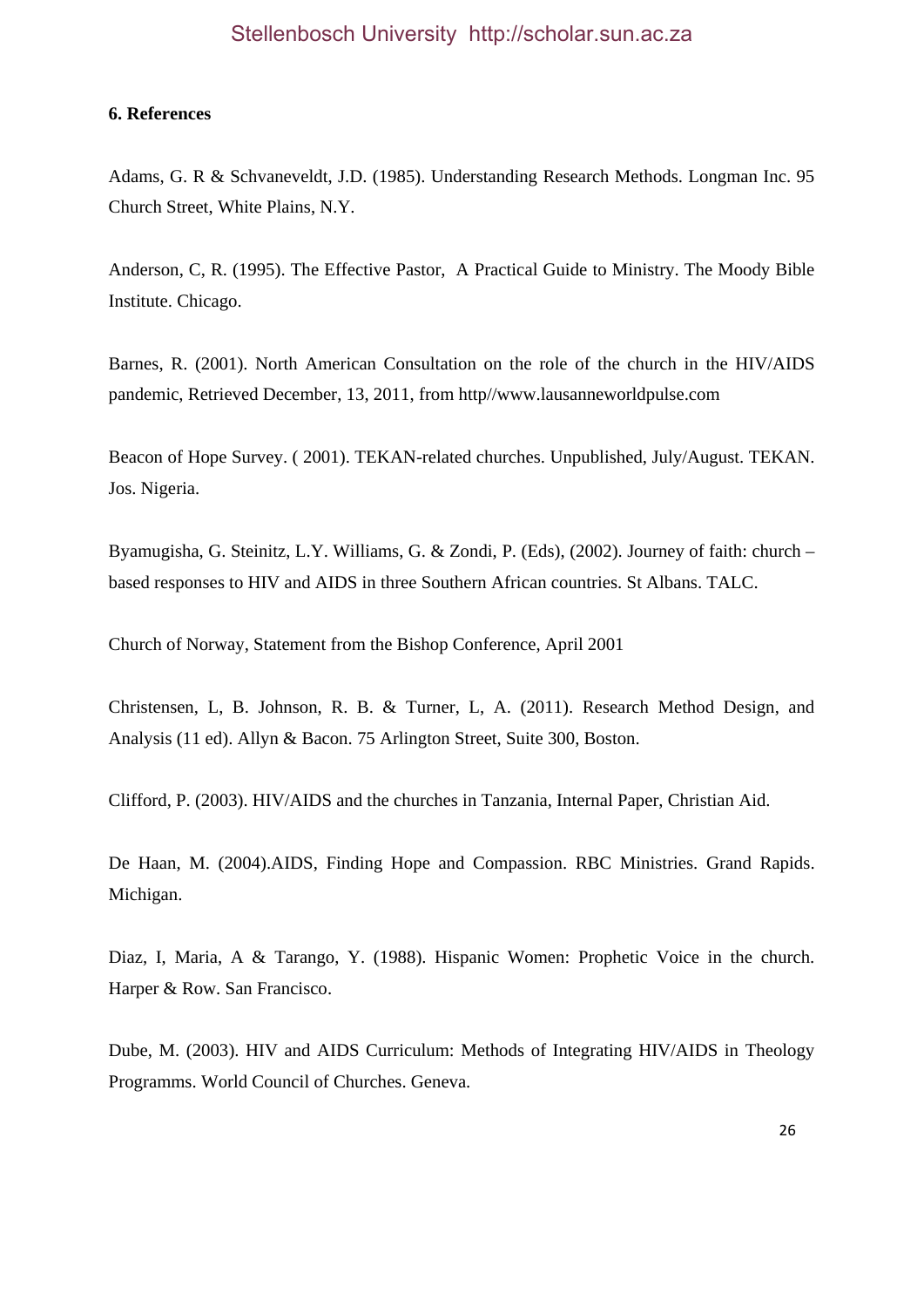Family Health International, 2007

Foster, R.J. (1985). Money, Sex & Power. London. Hodder & Stoughton

Garner, R. (2000). Safe Sects. Dynamic Religion and AIDS. South African Journal of modern South African Studies. 38: 40-68)

Gielen, A. C, McDonnel, K, A. & O'Camp, P, A. (2002). Inmate partner violence, HIV/AIDS status and sexual risk reduction, AIDS & Behaviour. 6. 107-116

Gray, M. (2004). Philosophical Inquiry in Nursing: An Argument for Radical Empiricism as a Philosophical Framework for Phenomenology of Addiction. Qualitative Health Research, 14 (8), 115-1164.

Grey, S. Zhuwau, T. Anderson, R.M. & Chandiwana, S.K. (1998). Is there evidence for behaviour change in response to AIDS in rural Zimbabwe? Soc Sci med: 46: 321-330)

John 3: 16. New International Version. (2007). Thomson Press. India.

Journal of Social Aspects of HIV/AIDS Vol 4. No 2.( 2007). Understanding and Measuring AIDS-related stigma in health care. 616

Kerlinger, F. & Lee, H. (2000). Foundation of behavioural research ( $4<sup>th</sup>$  ed). Fort Worth, TX. Harcourt College Publication.

Kowaleluski, M.R. (1990). Religious Construction of AIDS Crisis: Sociological Analysis Association for the Sociology of Religion. Inc vol 51. No 1. pp. 91-96

Light today, December 2003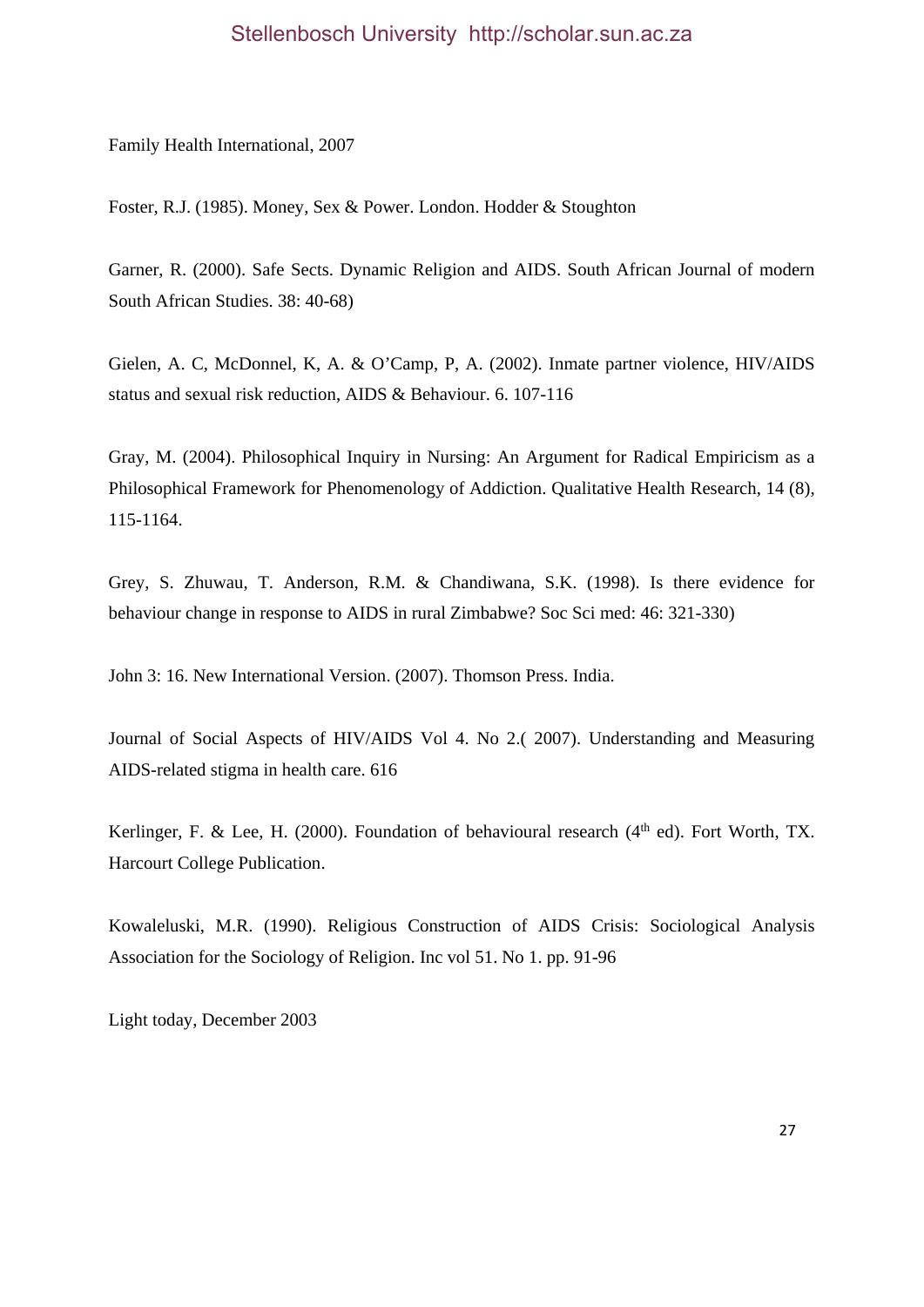Luke 18: 18-19. (1982). New King James Version. Thomas Nelson, Incl. United States of America.

Mail & Guardian, 26 August 2011 to 1 September 2011. The pastor who champions access to justice.

Matthew 7: 1-2. New King James Version. (1982). Thomas Nelson, Incl. United States of America.

Matthew 22: 37-39. New International Version. (2007). Thomson Press. India.

Nelkin, S & Dorothy, D. (1991). A disease of Society; Culture and Institutional Response to AIDS. Cambridge University Press. Cambridge.

Oxford Advanced Learners' Dictionary (2000). Oxford University Press (6<sup>th</sup> Ed)

Oyango, P. (2001). Working with religious leaders to prevent the spread of HIV/AIDS in Senegal. Conservation Biology. pp 161-174

Rev Pieters, S. (1994). Is It Gods Judgment? Universal Fellowship of Metropolitan churches AIDS Ministry. Retrieved June, 30, 2011, from http//www.thebody.com

Shorter, A. & Onyancha, E. (1998). The church and AIDS in Africa: A case study. Paulines Publications. Nairobi City. Kenya

The Bishops Conference, April, 2001

United Nations General Assembly, 06 September, 2005. Fifty-Six Sessions. The Road Map towards the implementation of United Nations Millennium Declaration.

Universal Fellowship of Metropolitan Community Churches, 1994